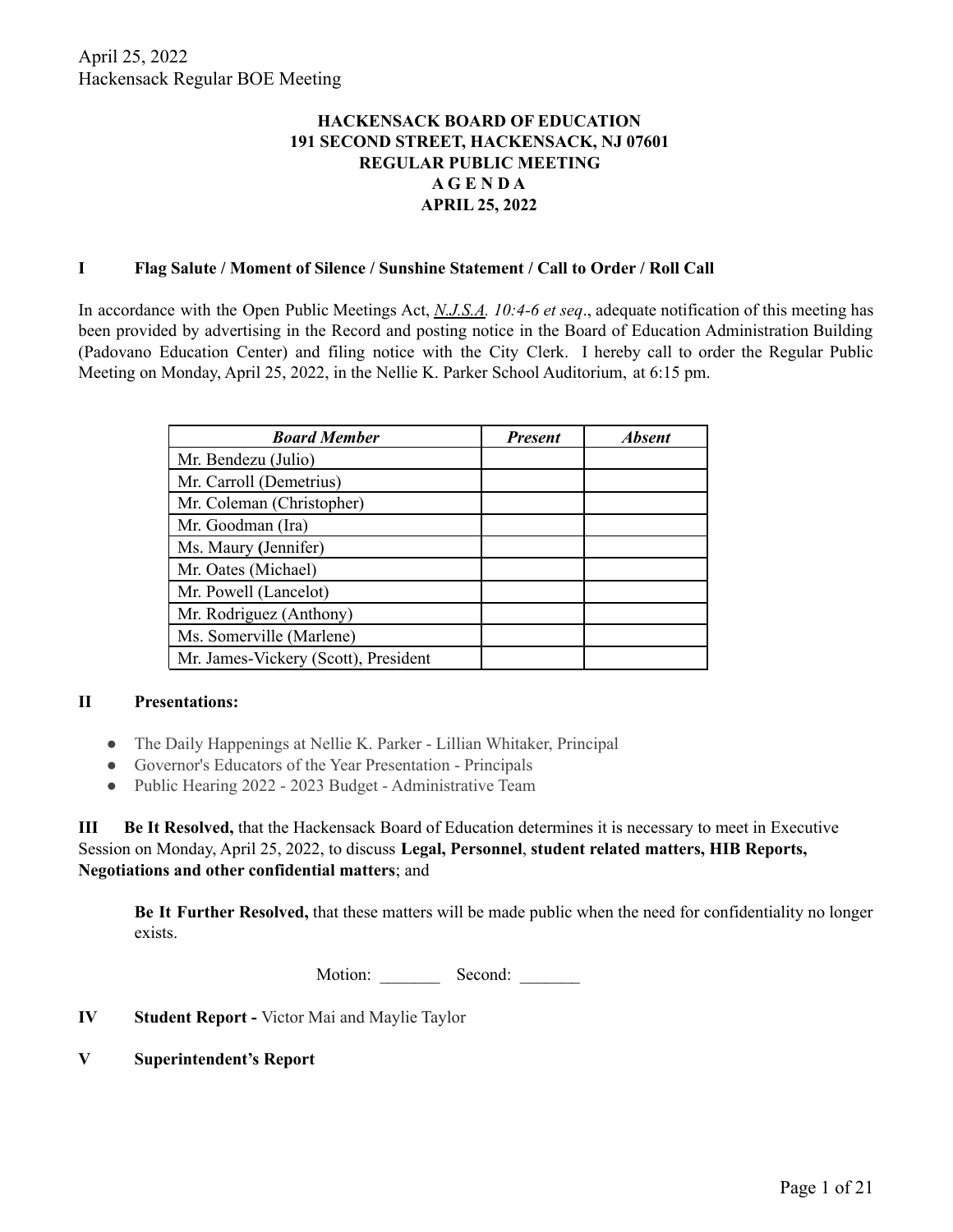## **A. Enrollment Report**

| <b>Enrollment as of March 22, 2022</b> | <b>Enrollment</b> | Attendance (%) |
|----------------------------------------|-------------------|----------------|
| High School                            | 1841              | 93.30          |
| Middle School                          | 1443              | 93.86          |
| Fairmount                              | 542               | 94.09          |
| Hillers                                | 431               | 93.63          |
| Jackson                                | 406               | 92.97          |
| Parker                                 | 489               | 93.03          |
| <b>ECDC</b>                            | 194               | 87.07          |
| Total                                  | 5332              | 91.82          |

## **B. Residency Report**

|                                                           | March 2022 | <b>Year to Date</b> |
|-----------------------------------------------------------|------------|---------------------|
| Number of Residency Cases Received                        |            |                     |
| Residency Verified                                        |            |                     |
| In-Home Visits Unverified                                 |            |                     |
| Parent Provided Updated In-District Proof of Residency    |            |                     |
| Students Withdrawn as a Result of Residency Investigation |            |                     |

## **C. Harassment, Intimidation, and Bullying Report**

# **Completed Investigations: March 18, 2022 - April 21, 2022**

| <b>SCHOOL</b>                        | <b>FITS HIB</b><br><b>DEFINITION</b> | <b>INCONCLUSIVE</b> | <b>NO EVIDENCE OF</b><br><b>HIB</b> | <b>DOES NOT FIT HIB</b><br><b>DEFINITION</b> | <b>TOTAL</b> |
|--------------------------------------|--------------------------------------|---------------------|-------------------------------------|----------------------------------------------|--------------|
| <b>ECDC</b><br>(and contracted PreK) | $\Omega$                             | $\theta$            |                                     |                                              |              |
| Fairmount                            |                                      |                     |                                     |                                              |              |
| Parker                               |                                      |                     | 0                                   | $\Omega$                                     |              |
| Hillers                              |                                      |                     | $\left( \right)$                    |                                              |              |
| Jackson                              |                                      |                     | $\Omega$                            | $\Omega$                                     |              |
| Middle                               | 10                                   |                     |                                     | 4                                            | 18           |
| High                                 | $\mathcal{D}$                        |                     | 0                                   | 3                                            |              |
| <b>TOTALS</b>                        | 14                                   |                     |                                     |                                              | 26           |

# **VI Public Comments**

Public participation shall be governed by the following rules: 1) If in person, a participant must sign the "sign-in" sheet and be recognized by the presiding officer and must preface comments by an announcement of his/her name, municipality of residence, and group affiliation, if applicable; 2) Each statement made by a participant shall be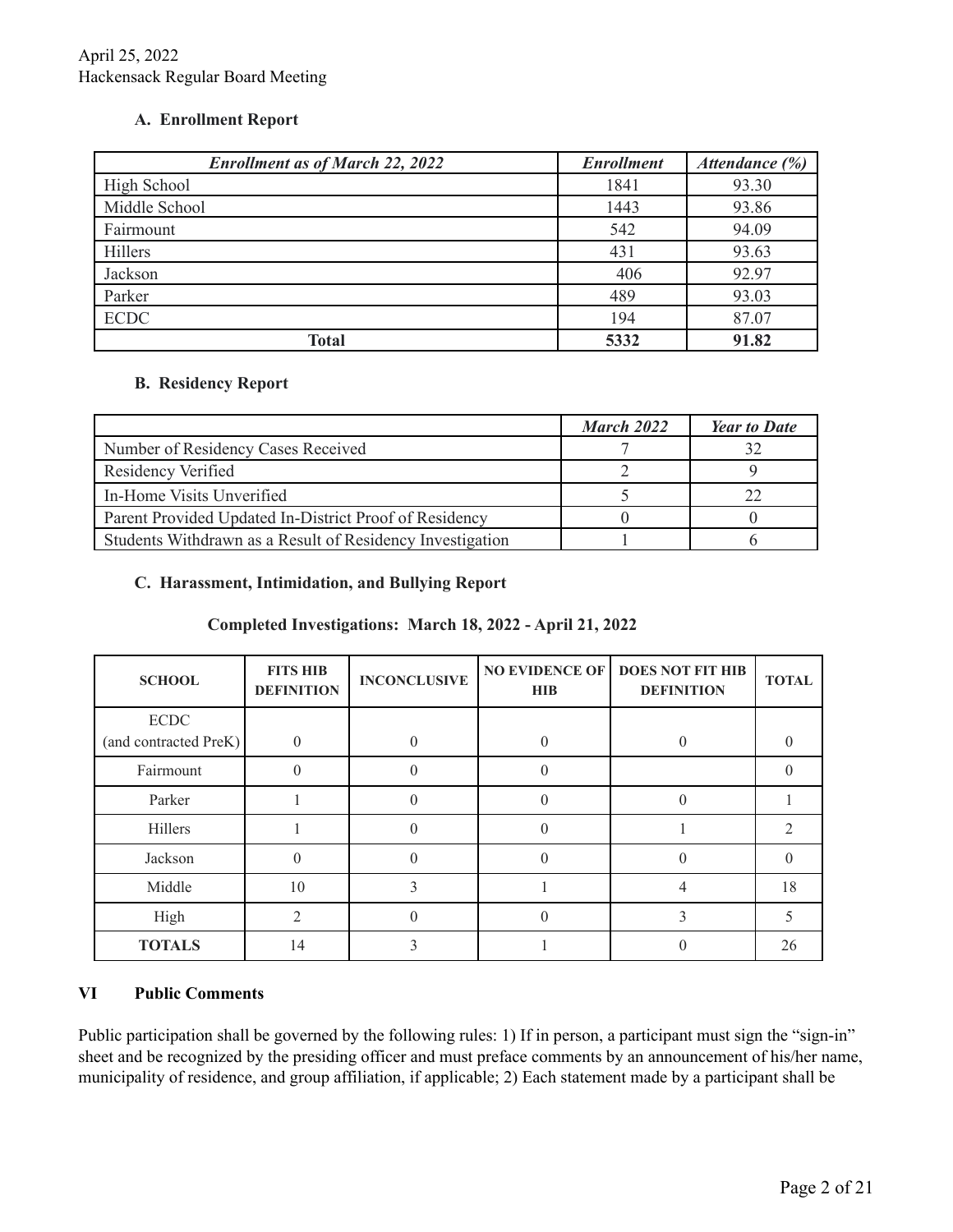limited to three (3) minutes' duration during the public session; 3) All statements, questions, or inquiries shall be directed to the presiding officer and any questions or inquiries directed by a participant to another Board member shall be redirected to the presiding officer who shall determine if such statement, question, or inquiry shall be addressed by the presiding officer on behalf of the Board or by the individual Board member; and 4) All Board and/or Superintendent responses to questions or inquiries shall be held until the end of public participation.

#### **VII Approve Minutes**

**Be It Resolved,** that the Hackensack Board of Education approves the **Regular Meeting** Minutes and **Closed Session** Minutes of March 21, 2022 as submitted.

Motion: Second:

**Be It Resolved,** that the Hackensack Board of Education approves the **Special Board Meeting** Minutes of March 24, 2022 as submitted.

Motion: Second:

#### **VIII Resolutions**

#### **A. Personnel - Separate Document**

**Be It Resolved,** that the Hackensack Board of Education, upon the recommendation of the Superintendent, approves the following personnel actions A.1, A. - O: as described below:

**A.1** Motion to take action on personnel matters, as listed below; and appoint and submit to the Executive County Superintendent applications for emergent hiring and the applicant's attestation that he/she has not been convicted of any disqualifying crime pursuant to the provisions of N.J.S.A. 18A:6-7.1 et. Seq., N.J.S.A. 18A:39-17 et. seq., or N.J.S.A. 18A:6-4.13 et. seq. for those employees listed below:

(All appointments are contingent upon receipt of proper teaching certification and all salary placements are pending receipt of college transcripts verifying degree status and letter stating years of service in other districts).

|                                                                                                                                                                                                | A. CERTIFICATED STAFF                               |                 |      |          |        |           |         |                                       |  |  |  |
|------------------------------------------------------------------------------------------------------------------------------------------------------------------------------------------------|-----------------------------------------------------|-----------------|------|----------|--------|-----------|---------|---------------------------------------|--|--|--|
| Be it Resolved, that the Hackensack Board of Education, upon the recommendation of the Superintendent of Schools,<br>appoints the following Instructional Staff for the 2021-2022 school year. |                                                     |                 |      |          |        |           |         |                                       |  |  |  |
| <b>Name</b><br>Position/<br><b>Salary</b><br>Deg/Step<br><b>Discussion</b><br>Date<br>Location<br>Date<br><b>Effective</b><br>End<br><b>Control</b><br><b>Number</b>                           |                                                     |                 |      |          |        |           |         |                                       |  |  |  |
| 1.                                                                                                                                                                                             | Sherika Lebron<br>$20 - 218 - 100 - 101 - 009 - 90$ | LR PreK Teacher | BA/1 | \$57,550 | Parker | 0.5/16/22 | 6/30/22 | Leave<br>Replacement<br>for C. Rivera |  |  |  |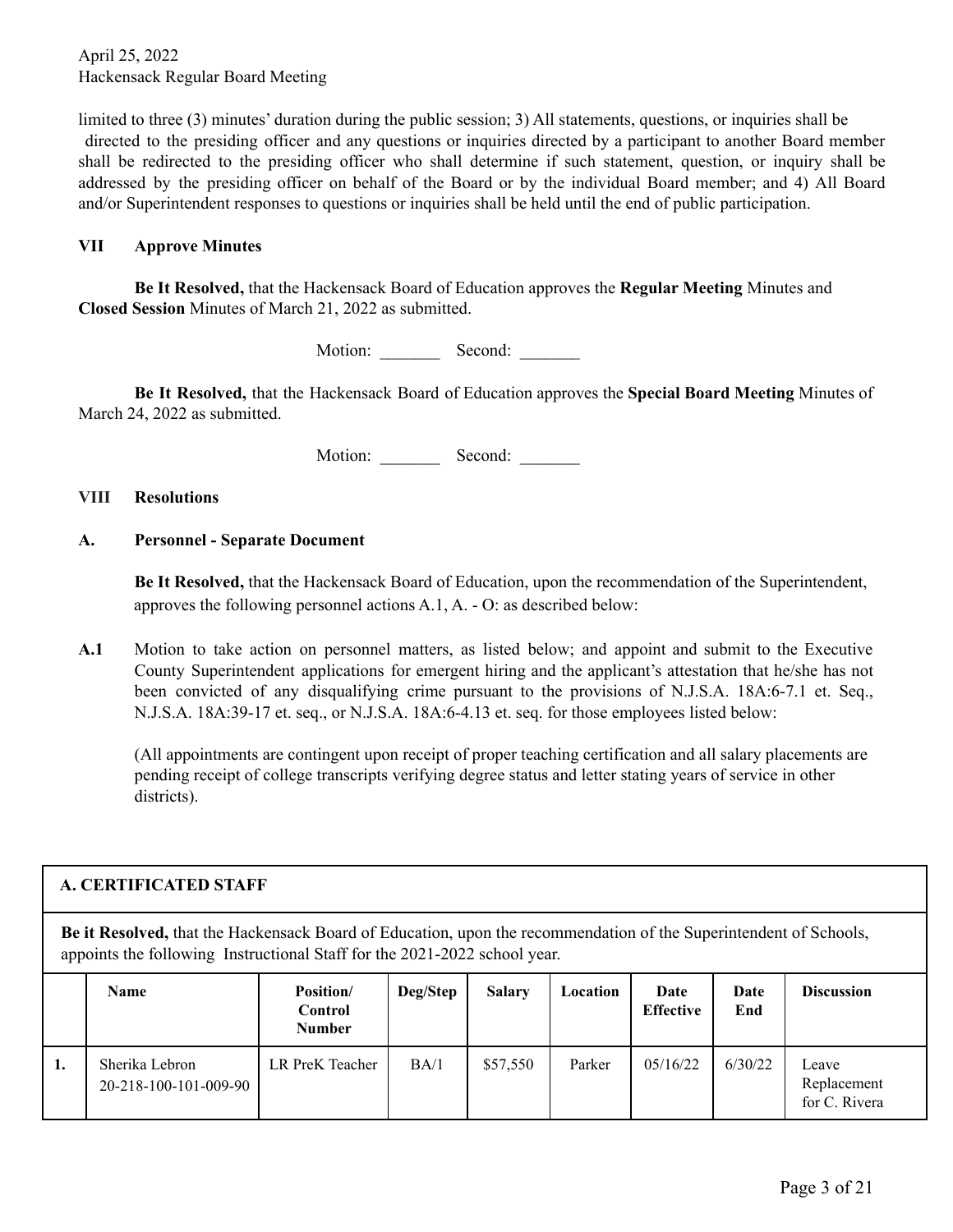#### **B. NON-CERTIFICATED STAFF**

**Be it Resolved,** that the Hackensack Board of Education, upon the recommendation of the Superintendent of Schools, appoints the following Staff for the 2021-2022 school year.

|    | Name                                           | Position/<br>Control<br><b>Number</b> | Col/Step  | <b>Salary</b>     | Location | Date<br><b>Effective</b> | Date<br>End | <b>Discussion</b>                                   |
|----|------------------------------------------------|---------------------------------------|-----------|-------------------|----------|--------------------------|-------------|-----------------------------------------------------|
| 1. | Maribel Constante<br>60-910-310-100-090-90     | Lunch<br>Assistant                    | N/A       | \$22 per<br>hour  | Parker   | $4/26/22*$               | 6/30/22     | New Position<br>*Pending<br>Fingerprints            |
| 2. | Denise Post<br>60-910-310-100-110-90           | Lunch<br>Assistant                    | N/A       | \$22 per<br>hour  | Hillers  | 4/20/22                  | 6/30/22     | Approve/Ratify<br>New Position                      |
| 3. | <b>Gregory Santos</b><br>11-000-262-100-050-90 | Custodian<br>40-05-05/auq             | Grade 1/1 | \$48,196          | Middle   | $5/16/22*$               | 6/30/22     | Replacing M.<br>Carucci<br>*Pending<br>Fingerprints |
| 4. | Sharon Ashmeade                                | Substitute<br>Custodian               | N/A       | \$18 per<br>hour  | District | $4/26/22*$               | 6/30/22     | *Pending<br>Fingerprints                            |
| 5. | Frederick Carter                               | Substitute<br>Custodian               | N/A       | $$18$ per<br>hour | District | $4/26/22*$               | 6/30/22     | *Pending<br>Fingerprints                            |
| 6. | Antonio Jimenez                                | Substitute<br>Custodian               | N/A       | \$18 per<br>hour  | District | $4/26/22*$               | 6/30/22     | *Pending<br>Fingerprints                            |
| 7. | <b>Richard Oates</b>                           | Substitute<br>Custodian               | N/A       | \$18 per<br>hour  | District | $4/26/22*$               | 6/30/22     | *Pending<br>Fingerprints                            |
| 8. | Dylan Stone                                    | Substitute<br>Custodian               | N/A       | \$18 per<br>hour  | District | $4/26/22*$               | 6/30/22     | *Pending<br>Fingerprints                            |
| 9. | Dimitri Walker                                 | Substitute<br>Custodian               | N/A       | \$18 per<br>hour  | District | $4/26/22*$               | 6/30/22     | *Pending<br>Fingerprints                            |

# **C. PART/TIME PARAPROFESSIONAL STAFF**

**Be it Resolved,** that the Hackensack Board of Education, upon the recommendation of the Superintendent of Schools, appoints the following Part/Time Paraprofessionals Staff for the 2021-2022 school year.

|    | <b>Name</b>                              | <b>Position/</b><br>Control<br>Number | <b>Hourly</b><br>Rate | <b>Hours</b><br>not to<br>exceed | Location | Date<br><b>Effecti</b><br>ve | Date<br>End | <b>Discussion</b>                  |
|----|------------------------------------------|---------------------------------------|-----------------------|----------------------------------|----------|------------------------------|-------------|------------------------------------|
| ı. | Michael Direnzo<br>11-213-100-106-050-90 | Special Ed<br>$P/T$ Para              | \$23 per<br>hour      | 28.75<br>hours<br>per            | High     | $4/26/22*$                   | 6/30/22     | Replacing N.<br>Dahbar<br>*Pending |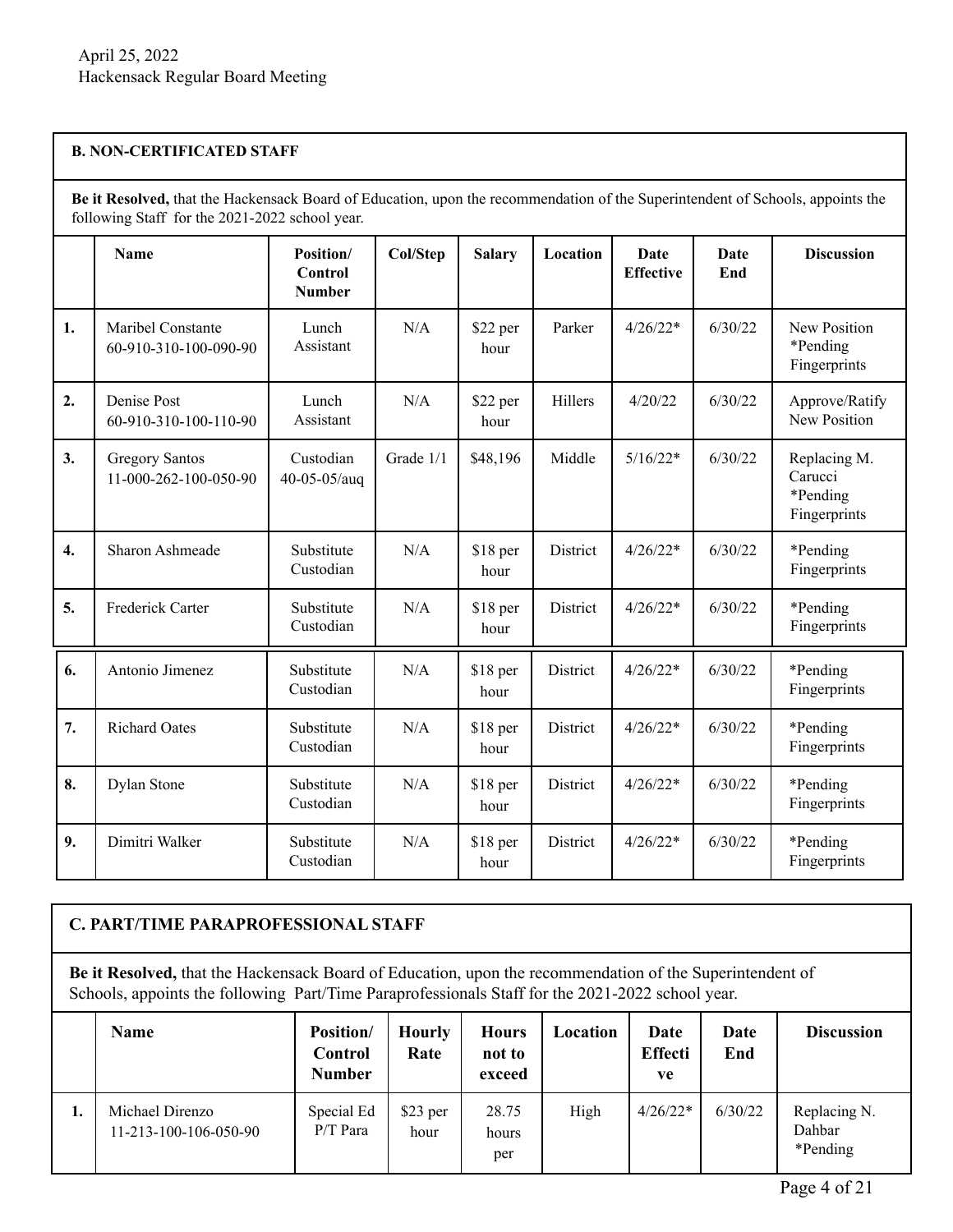|    |                                                   |                          |                  | week                          |         |            |         | Fingerprints                                          |
|----|---------------------------------------------------|--------------------------|------------------|-------------------------------|---------|------------|---------|-------------------------------------------------------|
| 2. | Steven Felton<br>11-213-100-106-120-90            | Special Ed<br>$P/T$ Para | \$23 per<br>hour | 28.75<br>hours<br>per<br>week | Jackson | $4/26/22*$ | 6/30/22 | Replacing<br>D. Leonard<br>*Pending<br>Fingerprints   |
| 3. | Junneve Hernandez-Minaya<br>11-213-100-106-120-90 | Special Ed<br>$P/T$ Para | \$23 per<br>hour | 28.75<br>hours<br>per<br>week | Jackson | $4/26/22*$ | 6/30/22 | For IEP<br>Student 1 on<br>1 *Pending<br>Fingerprints |

#### **D. STAFF - TRANSFERS Be it Resolved,** that the Hackensack Board of Education, upon the recommendation of the Superintendent of Schools, approves the following Staff Transfers for the 2021-2022 school year. **Name Nature Nature of Action Position From Location: To Location: Date Effective Discussion 1.** Edwin Whitfield **Transfer** F/T Para Parker ECDC 3/31/22 Approve/Ratify

|    | <b>E. LEAVES OF ABSENCE</b> |                            |                          |                                                                    |  |  |  |  |  |  |
|----|-----------------------------|----------------------------|--------------------------|--------------------------------------------------------------------|--|--|--|--|--|--|
|    | <b>Name</b>                 | Nature of<br><b>Action</b> | Date<br><b>Effective</b> | <b>Discussion</b>                                                  |  |  |  |  |  |  |
| 1. | Staff ID# XX05              | Leave of<br>Absence        | 5/31/22                  | Sick Leave 6/1/22-6/23/22 paid w/benefits using sick days          |  |  |  |  |  |  |
| 2. | Staff ID# XX42              | Leave of<br>Absence        | 3/28/22                  | Extended Sick Leave 3/28/22-4/8/22 paid w/benefits using sick days |  |  |  |  |  |  |
| 3. | Staff ID# XX78              | Leave of<br>Absence        | 2/28/22                  | Sick Leave 2/28/22-3/18/22 paid w/benefits using sick days         |  |  |  |  |  |  |
| 4. | Staff ID# XX89              | Leave of<br>Absence        | 3/17/22                  | Sick Leave 3/17/22-3/30/22 paid w/benefits using sick days         |  |  |  |  |  |  |
| 5. | Staff ID# XX46              | Leave of<br>Absence        | 4/4/22                   | Sick Leave 4/4/22-5/5/22 paid w/benefits using sick days           |  |  |  |  |  |  |
| 6. | Staff ID# XX77              | Leave of<br>Absence        | 4/18/22                  | Extended Sick Leave 4/19/22-5/9/22 paid w/benefits using sick days |  |  |  |  |  |  |
| 7. | Staff ID# XX11              | Leave of<br>Absence        | 4/8/22                   | Sick Leave 4/8/22-5/20/22 paid w/benefits using sick days          |  |  |  |  |  |  |
| 8. | StaffID#                    | Leave of                   | 4/18/22                  | Extended Sick Leave 4/18/22-4/22/22 paid w/benefits using          |  |  |  |  |  |  |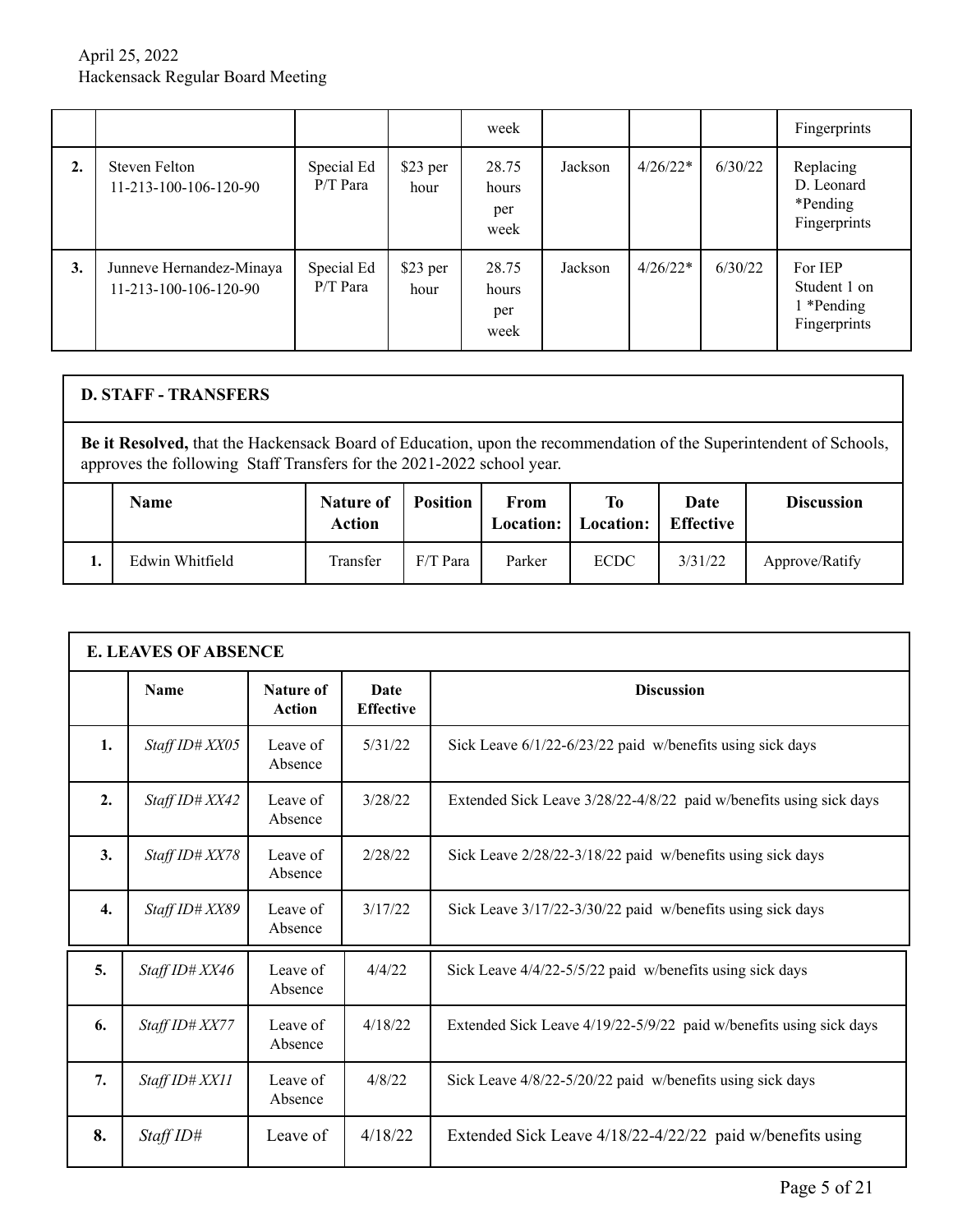|     | XXI8           | Absence             |         | sick days                                                                                                      |
|-----|----------------|---------------------|---------|----------------------------------------------------------------------------------------------------------------|
| 9.  | Staff ID# XX97 | Leave of<br>Absence | 5/2/22  | Revised Sick Leave 5/2/22-5/26/22 paid w/benefits using sick days;<br>FMLA 6/1/22-8/23/22 unpaid<br>w/benefits |
| 10. | Staff ID# XX00 | Leave of<br>Absence | 1/6/22  | Revised Medical Leave 1/6/22-2/7/22 paid w/o benefits using sick<br>days                                       |
| 11. | Staff ID# XX22 | Leave of<br>Absence | 4/18/22 | Extended Sick Leave 4/18/22-5/6/22 paid w/benefits using sick days                                             |
| 12. | Staff ID# XX06 | Leave of<br>Absence | 4/21/22 | Sick Leave 4/19/22-5/20/22 paid w/benefits using sick days                                                     |

|                                                                                            | <b>F. RETIREMENTS/RESIGNATIONS/RESCISSIONS</b>                                                                                                                                    |             |                                 |                         |         |  |  |  |  |  |  |
|--------------------------------------------------------------------------------------------|-----------------------------------------------------------------------------------------------------------------------------------------------------------------------------------|-------------|---------------------------------|-------------------------|---------|--|--|--|--|--|--|
|                                                                                            | Be it Resolved, that the Hackensack Board of Education, upon the recommendation of the Superintendent of<br>Schools, accepts the following actions for the 2021-2022 school year. |             |                                 |                         |         |  |  |  |  |  |  |
| <b>Position</b><br><b>Date Effective</b><br>Nature of<br>Location<br><b>Name</b><br>Action |                                                                                                                                                                                   |             |                                 |                         |         |  |  |  |  |  |  |
| 1.                                                                                         | Michelle Bates                                                                                                                                                                    | Retirement  | $F/T$ Para                      | <b>Hillers</b>          | 7/1/22  |  |  |  |  |  |  |
| $\overline{2}$ .                                                                           | Edna Bertholf                                                                                                                                                                     | Resignation | <b>Substitute Nurse</b>         | <b>Special Services</b> | 4/1/22  |  |  |  |  |  |  |
| 3.                                                                                         | Nekisha<br>McCain-Fulmore                                                                                                                                                         | Resignation | Lunch Assistant                 | <b>ECDC</b>             | 3/28/22 |  |  |  |  |  |  |
| 4.                                                                                         | Arianna Gonzalez                                                                                                                                                                  | Resignation | Confidential Admin<br>Assistant | Superintendent Office   | 7/1/22  |  |  |  |  |  |  |
| 5.                                                                                         | Dixy Ortiz Osorio                                                                                                                                                                 | Resignation | Teacher                         | Fairmount               | 7/1/22  |  |  |  |  |  |  |

**G. Be It Resolved,** that the Hackensack Board of Education, upon the recommendation of the Superintendent of Schools, approves the agreement between Hackensack School District and The Morial School, a New Jersey nonpublic school, for district teacher Kristen Betker to provide teaching of STEM classes in nonpublic schools program, 212 hours annually, effective date period of September 1, 2022 through June 30, 2023.

**H. Be It Resolved,** that the Hackensack Board of Education, up the recommendation of the Superintendent of Schools, approves the paid administrative leave of absence for Staff ID # XX78 effective March 22, 2022.

**I. Be It Resolved,** that the Hackensack Board of Education, up the recommendation of the Superintendent of Schools, approves the paid administrative leave of absence for Staff ID # XX46 effective March 23, 2022 - April 1, 2022.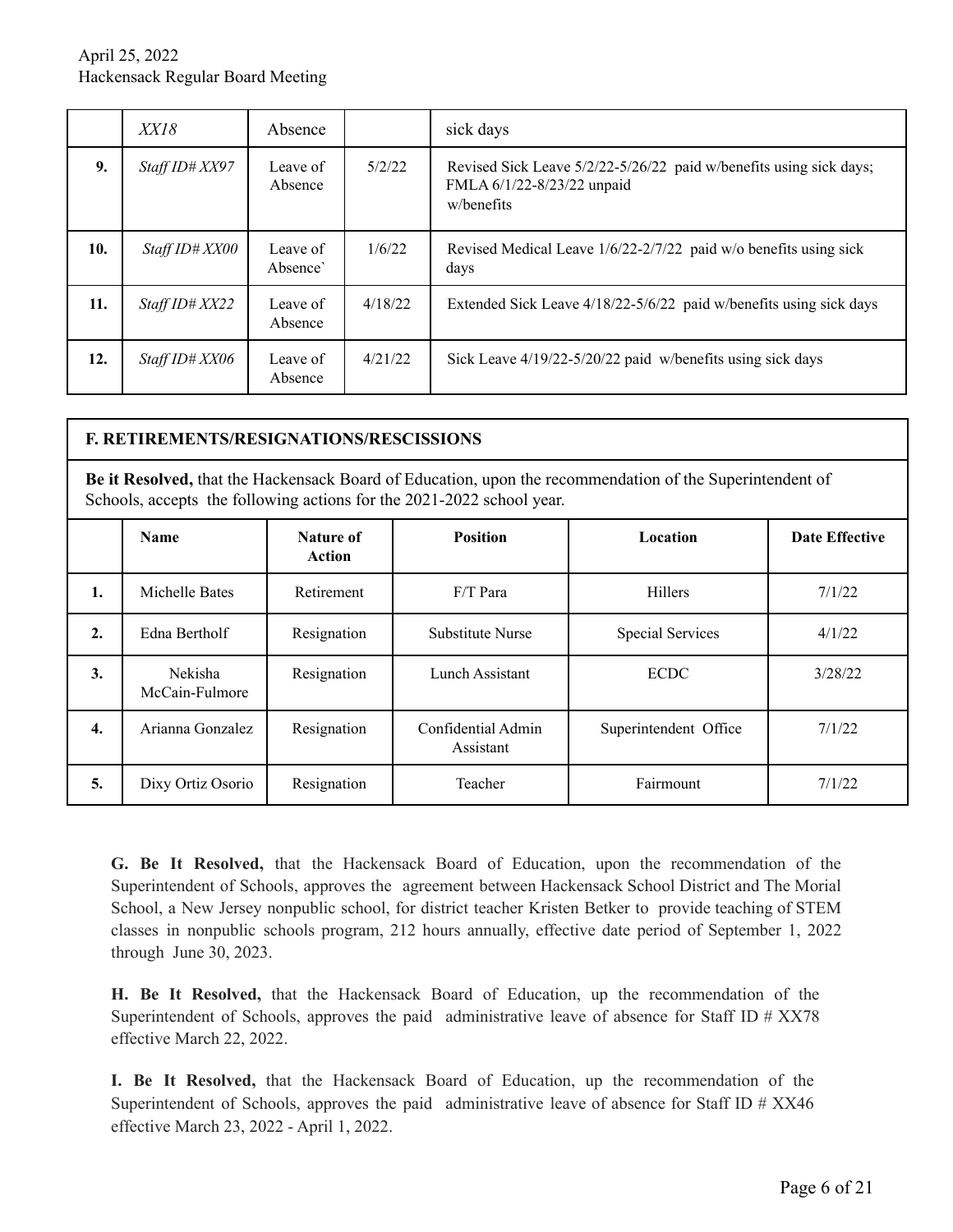**J. Be It Resolved,** that the Hackensack Board of Education, up the recommendation of the Superintendent of Schools, approves the paid administrative leave of absence for Staff ID # XX15 effective March 28, 2022.

**K. Be It Resolved,** that the Hackensack Board of Education, up the recommendation of the Superintendent of Schools, approves the paid administrative leave of absence for Staff ID # XX04 effective March 28, 2022.

**L. Be It Resolved,** that the Hackensack Board of Education, up the recommendation of the Superintendent of Schools, approves the paid administrative leave of absence for Staff ID # XX83 effective April 8, 2022.

**M. Be It Resolved,** that the Hackensack Board of Education, upon the recommendation of Superintendent of Schools, approves the following High School Student Activity assignments, for 2021-2022 school year, compensation as per HBOE/HEA Agreement, Article 26, Section N:

|         | <b>Name</b>          | <b>High School Club</b>             | <b>Comp Factor</b> | <b>Discussion</b> |
|---------|----------------------|-------------------------------------|--------------------|-------------------|
| . .     | Caseen Gaines        | Spring Play Producer                | 0.044              | Approve/Ratify    |
| C<br>∸∙ | <b>Brett Ressler</b> | Second Semester Weight Room Monitor | 0.03               |                   |

|                                                                                                                                                                                                   | N. STAFF - TRANSFERS / REASSIGNMENTS |                     |                                 |                    |                          |                              |             |
|---------------------------------------------------------------------------------------------------------------------------------------------------------------------------------------------------|--------------------------------------|---------------------|---------------------------------|--------------------|--------------------------|------------------------------|-------------|
| <b>Be it Resolved,</b> that the Hackensack Board of Education, upon the recommendation of the Superintendent of<br>Schools, approves the following Staff Transfers for the 2022-2023 school year. |                                      |                     |                                 |                    |                          |                              |             |
|                                                                                                                                                                                                   | <b>Name</b>                          | Nature of<br>Action | <b>Position</b>                 | From<br>Location:  | To<br>Location:          | Date<br><b>Effecti</b><br>ve | End<br>Date |
| 1.                                                                                                                                                                                                | Anna Venditti                        | Transfer            | Confidential Admin<br>Assistant | Human<br>Resources | Superintendent<br>Office | 7/1/22                       | 6/30/23     |

**O. Be It Resolved,** that the Hackensack Board of Education, upon the recommendation of the Superintendent of Schools, approves Atiya Sharif, Substitute Nurse for providing nursing services during the Hackensack Middle School's Sixth Grade Camp on the following dates, at \$40.00 per hour, not to exceed \$7,040:

- 1. May 9 11
- 2. June 6 10
- 3. June 13 16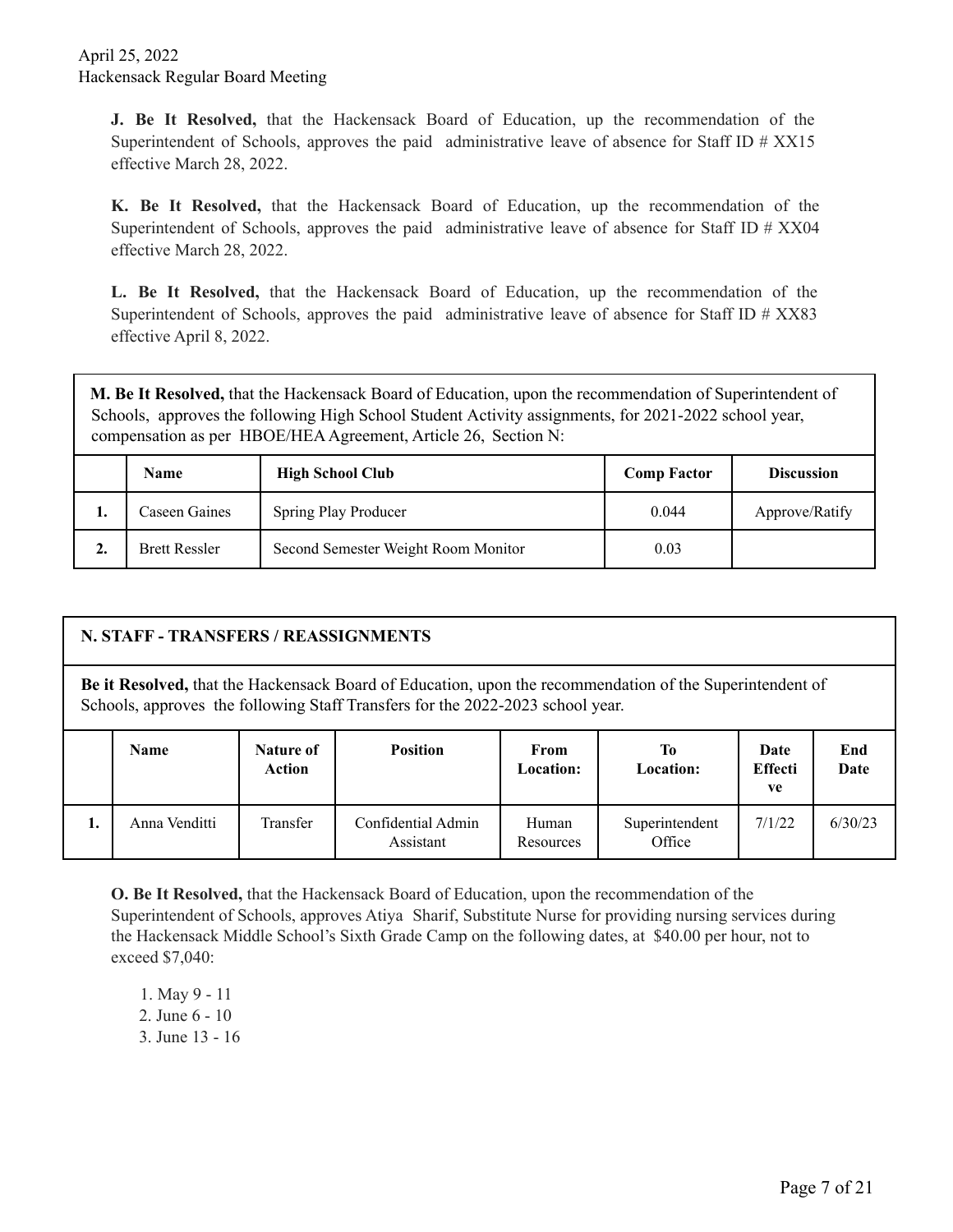| Personnel actions A.1, A - O         |                        |                      |                |               |
|--------------------------------------|------------------------|----------------------|----------------|---------------|
| <b>Motion: Trustee</b>               | <b>Second: Trustee</b> |                      |                |               |
|                                      | Yes                    | $N_{\boldsymbol{0}}$ | <b>Abstain</b> | <b>Absent</b> |
| Mr. Bendezu (Julio)                  |                        |                      |                |               |
| Mr. Carroll (Demetrius)              |                        |                      |                |               |
| Mr. Coleman (Christopher)            |                        |                      |                |               |
| Mr. Goodman (Ira)                    |                        |                      |                |               |
| Ms. Maury (Jennifer)                 |                        |                      |                |               |
| Mr. Oates (Michael)                  |                        |                      |                |               |
| Mr. Powell (Lancelot)                |                        |                      |                |               |
| Mr. Rodriguez (Anthony)              |                        |                      |                |               |
| Ms. Somerville (Marlene)             |                        |                      |                |               |
| Mr. James-Vickery (Scott), President |                        |                      |                |               |

## **B. Policy**

**B1 Be It Resolved** that the Hackensack Board of Education, upon the recommendation of the Superintendent of Schools, approves the first reading of the following: **None**

**B2 Be It Resolved** that the Hackensack Board of Education, upon the recommendation of the Superintendent of Schools, approves the second reading of the following Policies and Regulations: **None**

| <b>Policy Actions: None</b>          |     |                        |                |               |  |  |
|--------------------------------------|-----|------------------------|----------------|---------------|--|--|
| <b>Motion: Trustee</b>               |     | <b>Second: Trustee</b> |                |               |  |  |
|                                      | Yes | $N_{\boldsymbol{0}}$   | <b>Abstain</b> | <b>Absent</b> |  |  |
| Mr. Bendezu (Julio)                  |     |                        |                |               |  |  |
| Mr. Carroll (Demetrius)              |     |                        |                |               |  |  |
| Mr. Coleman (Christopher)            |     |                        |                |               |  |  |
| Mr. Goodman (Ira)                    |     |                        |                |               |  |  |
| Ms. Maury (Jennifer)                 |     |                        |                |               |  |  |
| Mr. Oates (Michael)                  |     |                        |                |               |  |  |
| Mr. Powell (Lancelot)                |     |                        |                |               |  |  |
| Mr. Rodriguez (Anthony)              |     |                        |                |               |  |  |
| Ms. Somerville (Marlene)             |     |                        |                |               |  |  |
| Mr. James-Vickery (Scott), President |     |                        |                |               |  |  |

# **C. Curriculum**

## **C1 Travel Reimbursements - (None)**

**C2 Be It Resolved**, that the Hackensack Board of Education, upon the recommendation of the Superintendent of Schools, approves the following professional development registration fees for the 2021-2022 school year: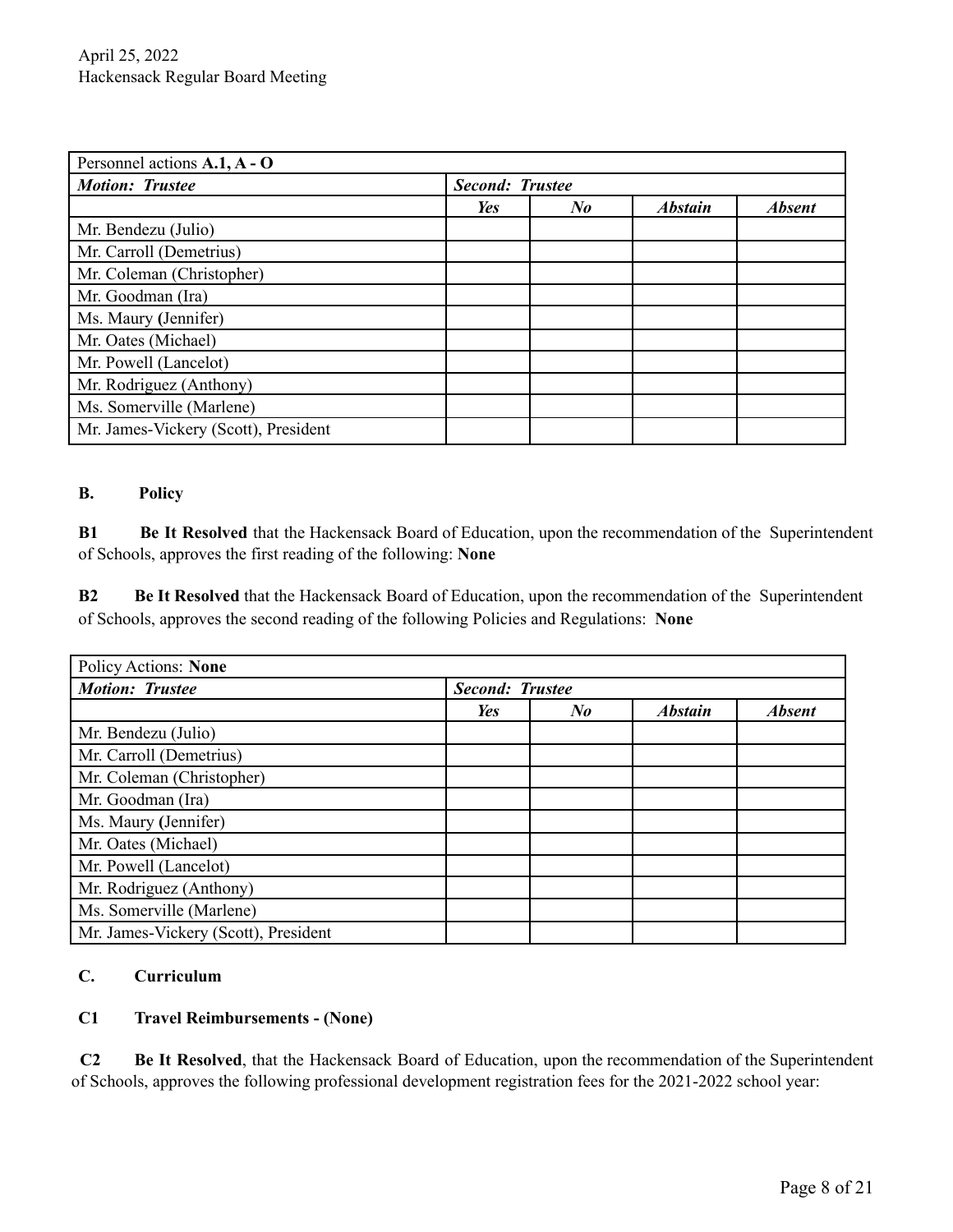| <b>Staff</b><br>Member's<br><b>Name</b> | Workshop/<br>Conference                                                    | Date of<br>Conference    | Location | Registration<br>Fee | <b>Account Number</b> |
|-----------------------------------------|----------------------------------------------------------------------------|--------------------------|----------|---------------------|-----------------------|
| T. Allen                                | Instructional<br>Coaching Summit                                           | May 4 $&$<br>May 5, 2022 | Virtual  | \$350.00            | 20-232-200-500-000-00 |
| C. Hochstaedt                           | Instructional<br>Coaching Summit                                           | May 4 $&$<br>May 5, 2022 | Virtual  | \$350.00            | 20-232-200-500-000-00 |
| L. Hurt                                 | <b>Public Fundations</b><br>Level Program -<br>Wilson Language<br>Training | April 20, 2022           | Virtual  | \$289.00            | 20-231-200-500-090-00 |
| R. Perkins                              | Instructional<br>Coaching Summit                                           | May 4 $&$<br>May 5, 2022 | Virtual  | \$350.00            | 20-232-200-500-000-00 |
| J. Rama                                 | ELL Fluency in<br>Reading and Writing                                      | May 6, 2022              | Virtual  | \$279.00            | 20-231-200-500-090-00 |

**C3 Be it Resolved**, that the Board of Education, upon the recommendation of the Superintendent of Schools, approves the following field trips/field trip locations:

|                  | <b>Lead Staff</b><br><b>Member</b> | <b>School</b> | Location                                                                                                                     | <b>Cost Per</b><br><b>Student</b> |
|------------------|------------------------------------|---------------|------------------------------------------------------------------------------------------------------------------------------|-----------------------------------|
| 1.               | M. Balik                           | <b>HHS</b>    | Practice Riding on NJ Transit to ShopRite<br>Rochelle Park, NJ                                                               | \$0                               |
| $\overline{2}$ . | T. Jackson                         | <b>NKP</b>    | Culminating Activity on Trout Release-<br>Trout in the Classroom Program<br>Rindlaub Park, Saddle River, NJ (Approve/Ratify) | \$0                               |
| $\overline{3}$ . | D. Kalman                          | <b>MS</b>     | Tenafly Pride Flag Raising Event<br>Huyler Park, Tenafly, NJ                                                                 | \$0                               |
| $\overline{4}$ . | K. King                            | <b>HHS</b>    | Yearbook Designs, Courtyard Marriott<br>Paramus, NJ                                                                          | \$0                               |
| 5.               | N. Maher                           | <b>MS</b>     | The Historical Society of Princeton Museum<br>Princeton, NJ                                                                  | \$12                              |
| 6.               | S. Tosuni                          | <b>HHS</b>    | Construction Industry Career Day at the<br>NJ Convention & Expo Center<br>Edison, NJ                                         | \$0                               |
| 7.               | R. Wade                            | <b>NKP</b>    | Sea Life Aquarium, American Dream Way<br>East Rutherford, NJ                                                                 | \$0                               |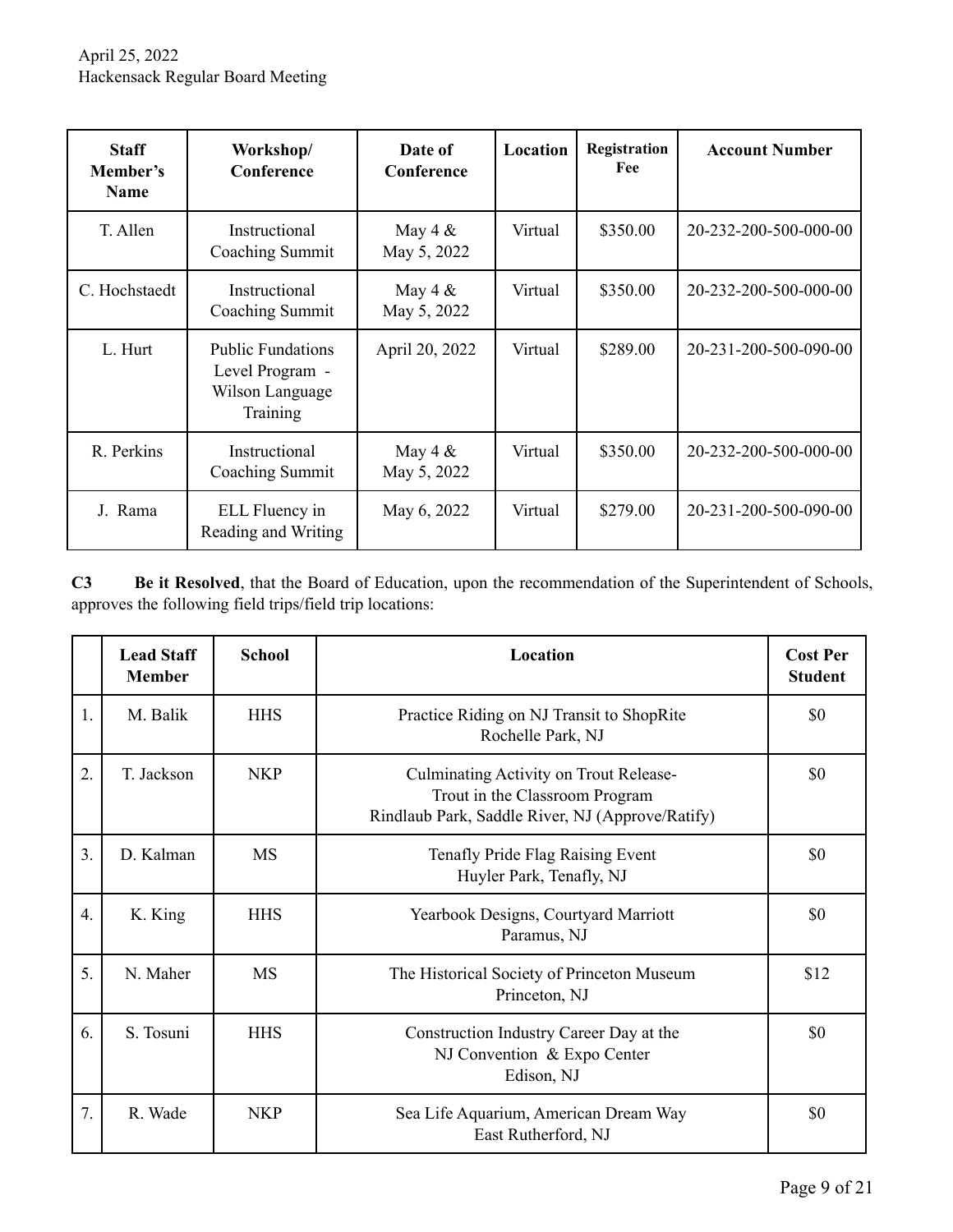# **C4 Student Teaching Internships, Field Experiences, and Student Practicums**: (none)

**C5 Be It Resolved**, that the Hackensack Board of Education, upon review and consideration of the results of the HIB investigation(s) report to the Board of Education during its last meeting, affirms the Superintendent's determination on the HIB investigation.

**C6 Be It Resolved,** that the Hackensack Board of Education, upon the recommendation of the Superintendent of Schools, approves the adoption of the following newly revised Visual Arts Curriculum: Computer Graphics 1, Computer Graphics 2, Create Studio, in alignment with 2020 New Jersey Student Learning Standards.

**C7 Be It Resolved,** that the Hackensack Board of Education, upon the recommendation of the Superintendent of Schools, approves the following positions for the 2021-2022 school year. The total cost will be paid from ESSER II account #20-483-200-100-000-90.

| Name            | <b>Position</b>                | <b>Guide HBOE/HEA</b><br><sup>'</sup> Agreement -Article 26 | <b>Hours Not To Exceed</b> |
|-----------------|--------------------------------|-------------------------------------------------------------|----------------------------|
| Rosina Panuccio | HMS Summer School Lead Teacher | Appendix G                                                  | 104 hours                  |

**C8 Be It Resolved,** that the Hackensack Board of Education, upon the recommendation of the Superintendent of Schools, approves/ratifies the following positions for the 2021-2022 school year. The total cost will be paid from Title I account #20-231-200-100-100-90.

| <b>Name</b>                | <b>Position</b>                     | <b>Guide HBOE/HEA</b><br><b>Agreement -Article 26</b> | <b>Hours Not To Exceed</b> |
|----------------------------|-------------------------------------|-------------------------------------------------------|----------------------------|
| Johanna<br>Clemente-Romano | Fairmount School: Student<br>Clubs. | Appendix G                                            | 13 hours                   |

**C9 Be It Resolved,** that the Hackensack Board of Education, upon the recommendation of the Superintendent of Schools, approves/ratifies the following positions for the 2021-2022 school year. The total cost will be paid from Title I account #20-231-200-100-110-90.

| <b>Name</b>     | <b>Position</b>                                        | <b>Guide HBOE/HEA</b><br><b>Agreement -Article 26</b> | <b>Hours Not</b><br><b>To Exceed</b> |
|-----------------|--------------------------------------------------------|-------------------------------------------------------|--------------------------------------|
| Norma Hernandez | Fanny M. Hillers Family Night<br>Workshop Lead Teacher | Appendix G                                            | 5 hours                              |

**C10 Be It Resolved,** that the Hackensack Board of Education, upon the recommendation of the Superintendent of Schools, approves/ratifies the following positions for the 2021-2022 school year. The total cost will be paid from Title I account #20-231-200-100-090-90.

| <b>Name</b>       | <b>Position</b>                            | <b>Guide HBOE/HEA</b><br><b>Agreement -Article 26</b> | <b>Hours Not</b><br><b>To Exceed</b> |
|-------------------|--------------------------------------------|-------------------------------------------------------|--------------------------------------|
| Caroline Yeji-Kim | Nellie K. Parker Parent Engagement Program | Appendix G                                            | 4 hours                              |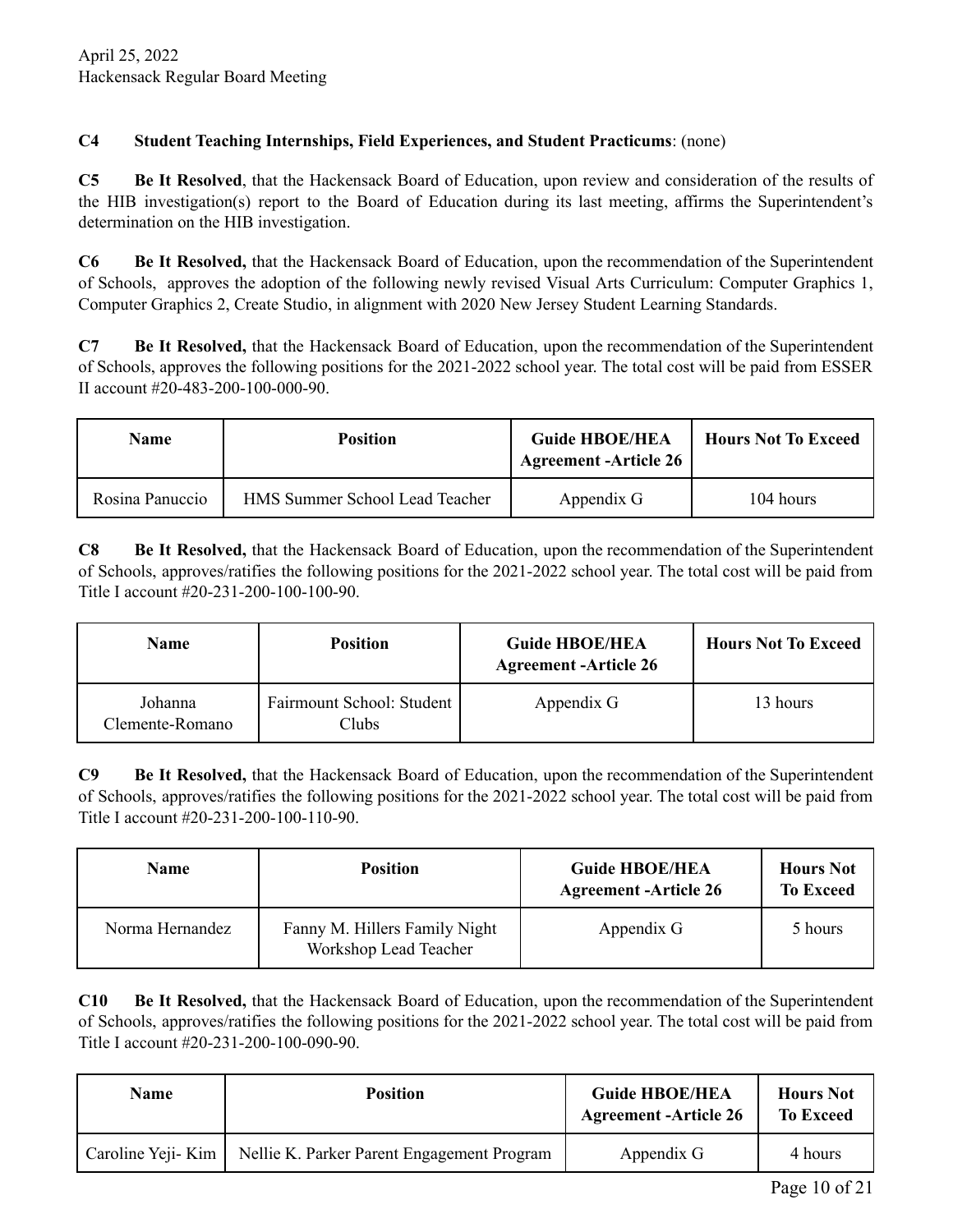**C11 Be It Resolved,** that the Hackensack Board of Education, upon the recommendation of the Superintendent of Schools, approves an agreement with Mobile Ed Productions to provide an assembly entitled "Bot! The Secret World of Robots" for students in grades kindergarten through fourth at all elementary schools for the 2021-2022 school year. The cost is not to exceed \$4,380 in total and will be paid from Title I carryover account #20-232-100-300-000-00.

**C12 Be It Resolved,** that the Hackensack Board of Education, upon the recommendation of the Superintendent of Schools, approves for students from the Hackensack Middle School representing the Gay, Straight Alliance Club (GSA) to participate, display the HMS GSA Banner, and speak at the Tenafly Pride Flag Raising Event.

**C13 Be It Resolved,** that the Hackensack Board of Education, upon the recommendation of the Superintendent of Schools, approves/ratifies the following positions for the 2021-2022 school year. The total cost will be paid from Title I account #20-483-100-100-000-90.

| Name            | <b>Position</b>           | <b>Guide HBOE/HEA Agreement</b><br>-Article 26 | <b>Hours Not To Exceed</b> |
|-----------------|---------------------------|------------------------------------------------|----------------------------|
| Jennifer Monico | Hillers Tutorials Teacher | Appendix G                                     | 30 Hours                   |

**C14 Be It Resolved,** that the Hackensack Board of Education, upon the recommendation of the Superintendent of Schools, approves an agreement with Scholastic Education to provide one and a half days of professional development for the Next Step Guided Reading Assessment for the 2021-2022 school year on May 17 and 18, 2022. The total cost, not to exceed \$8,997.00 will be paid from ESSER II account #20-487-200-300-000-00 and Title III account #20-241-200-300-000-00.

**C15 Be It Resolved,** that the Hackensack Board of Education, upon the recommendation of the Superintendent of Schools, approves a one year extension of RFP 22-01 to extend the agreement with the Boys and Girls Club of Lower Bergen County to partner for an after school and summer school program at Hackensack Middle School for the 2022-2023 school year. The cost, not to exceed \$191,000 will be paid for with ARP ESSER Evidence-Based Summer Program funds, account #20-489-200-300-000-00, and a 2022-2023 Curriculum Department's district account.

**C16 Be It Resolved,** that the Hackensack Board of Education, upon the recommendation of the Superintendent of Schools, approves an agreement with the Boys and Girls Club of Lower Bergen County to partner for an after-school ESports club at Hackensack High School for the 2022-2023 school year. The cost, not to exceed \$20,180 will be paid with a 2022-2023 Curriculum Department's district account.

**C17 Be It Resolved,** that the Hackensack Board of Education, upon the recommendation of the Superintendent of Schools, approves the formation of a Hackensack High School student club entitled the Puzzle Club, which will meet at HHS every 2 weeks. Dr. Leven Wadley will serve as the volunteer advisor.

**C18 Be It Resolved,** that the Hackensack Board of Education, upon the recommendation of the Superintendent of Schools, approves the following courses for the 2022-2023 school year: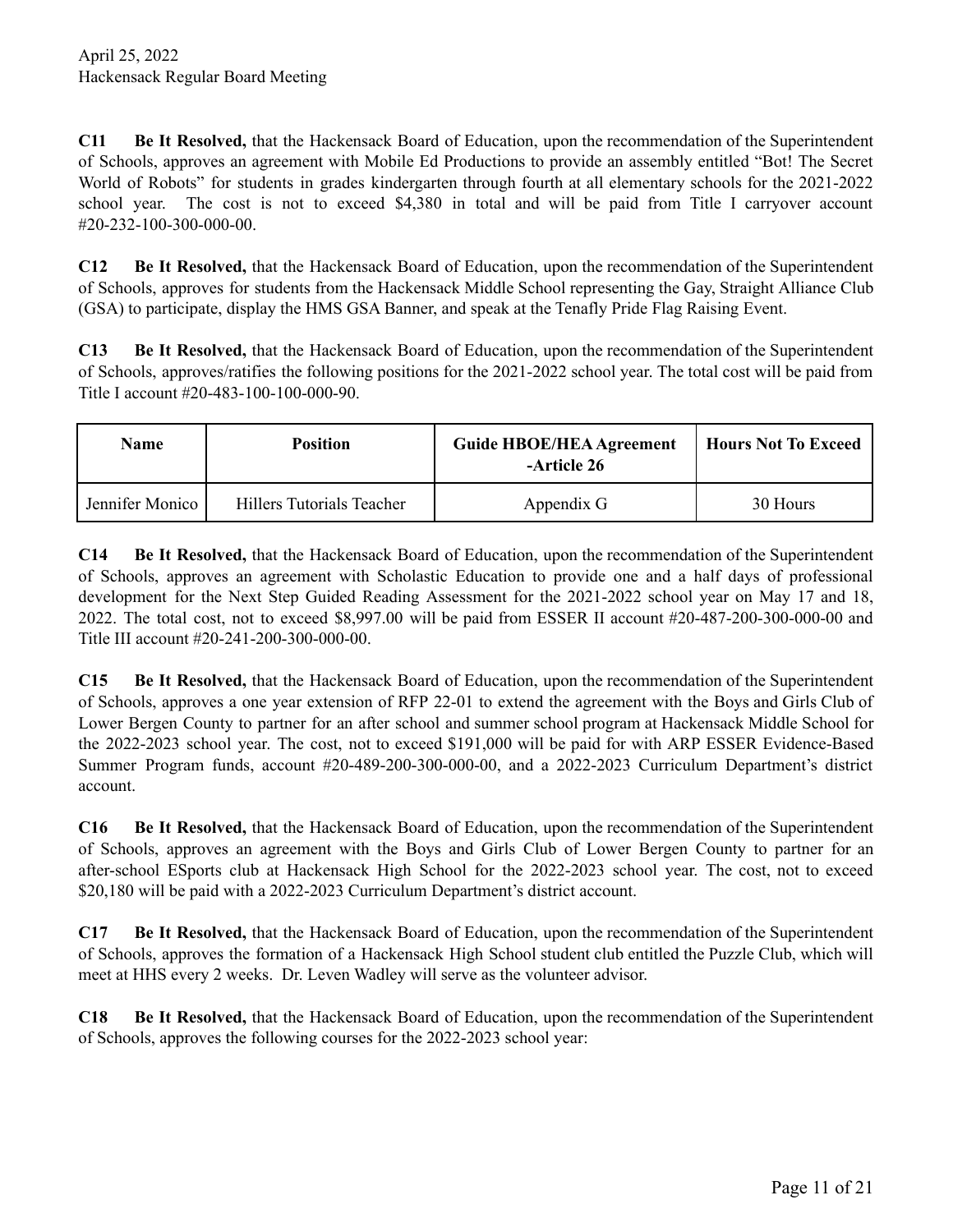| <b>Name of Course</b>         | School |
|-------------------------------|--------|
| Grade 7 World Language French | Middle |
| Grade 8 World Language French | Middle |

**C19 Be It Resolved**, that the Hackensack Board of Education, upon the recommendation of the Superintendent of Schools, approves the 2022-2023 Comprehensive Equity Plan Statement of Assurance.

**C20 Be It Resolved**, that the Hackensack Board of Education, upon the recommendation of the Superintendent of Schools, approves the following services for the 2021-2022 school year.

| <b>TYPE</b> | <b>SCHOOL</b>                                      | <b>TUITION</b>          | ID#           | <b>CLASSIFIED</b>         | <b>COMMENT</b>              |
|-------------|----------------------------------------------------|-------------------------|---------------|---------------------------|-----------------------------|
| Non-Public  | David Gregory School                               | \$23,110.40             | XXX343        | X                         | <b>Tuition Includes ESY</b> |
| Non-Public  | New Alliance Academy                               | \$91,665.00             | XXX911        | $\mathbf X$               |                             |
| Non-Public  | The Deron School of<br>New Jersey, Inc.            | \$35,923.40             | XXX682        | X                         | Tuition Includes ESY        |
| Public      | <b>BCSS-HIP Union St</b>                           | \$64,980.00             | <b>XXX585</b> | X                         |                             |
| Public      | <b>BCSS-HIP MP Godwin</b>                          | \$78,660.00             | <b>XXX205</b> | $\mathbf X$               |                             |
| Public      | <b>BCSS-Venture Program</b>                        | \$89,460.00             | XXX911        | $\mathbf X$               |                             |
| Public      | <b>BCSS-Springboard</b><br>Program                 | \$61,740.00             | XXX977        | $\mathbf X$               |                             |
| Public      | <b>BCSS-New Bridges</b><br>Middle \ High School    | \$80,190.00             | <b>XXX555</b> | $\mathbf X$               |                             |
| Public      | <b>BCSS-New Bridges</b><br>Middle\High School      | \$80,190.00             | <b>XXX160</b> | $\mathbf X$               |                             |
| Public      | <b>BCSS-New Bridges</b><br>Middle\High School      | \$80,190.00             | XXX091        | $\mathbf X$               |                             |
| Public      | <b>BCSS-Brownstone</b>                             | \$62,640.00             | <b>XXX555</b> | $\mathbf X$               |                             |
| Public      | <b>BCSS-Brownstone</b>                             | \$62,640.00             | <b>XXX455</b> | $\mathbf X$               |                             |
| Public      | <b>BCSS-Brownstone</b>                             | \$62,640.00             | XXX716        | $\mathbf X$               |                             |
| Public      | <b>BCSS-Brownstone</b>                             | \$62,640.00             | <b>XXX286</b> | X                         |                             |
| Public      | <b>BCSS-Brownstone</b>                             | \$62,640.00             | <b>XXX552</b> | $\mathbf X$               |                             |
| Public      | <b>BCSS-Brownstone</b>                             | \$62,640.00             | XXX467        | $\mathbf X$               |                             |
| Public      | <b>BCSS-Springboard</b><br>Program                 | \$61,740.00             | XXX866        | $\mathbf X$               |                             |
| Public      | <b>BCSS-Springboard</b><br>Program                 | \$61,740.00             | <b>XXX087</b> | X                         |                             |
| Public      | <b>BCSS-Springboard</b><br>Program                 | $\overline{$61,740.00}$ | XXX678        | $\boldsymbol{\mathrm{X}}$ |                             |
| Public      | <b>BCSS-Washington</b><br><b>Elementary School</b> | \$80,190.00             | XXX945        | $\mathbf X$               |                             |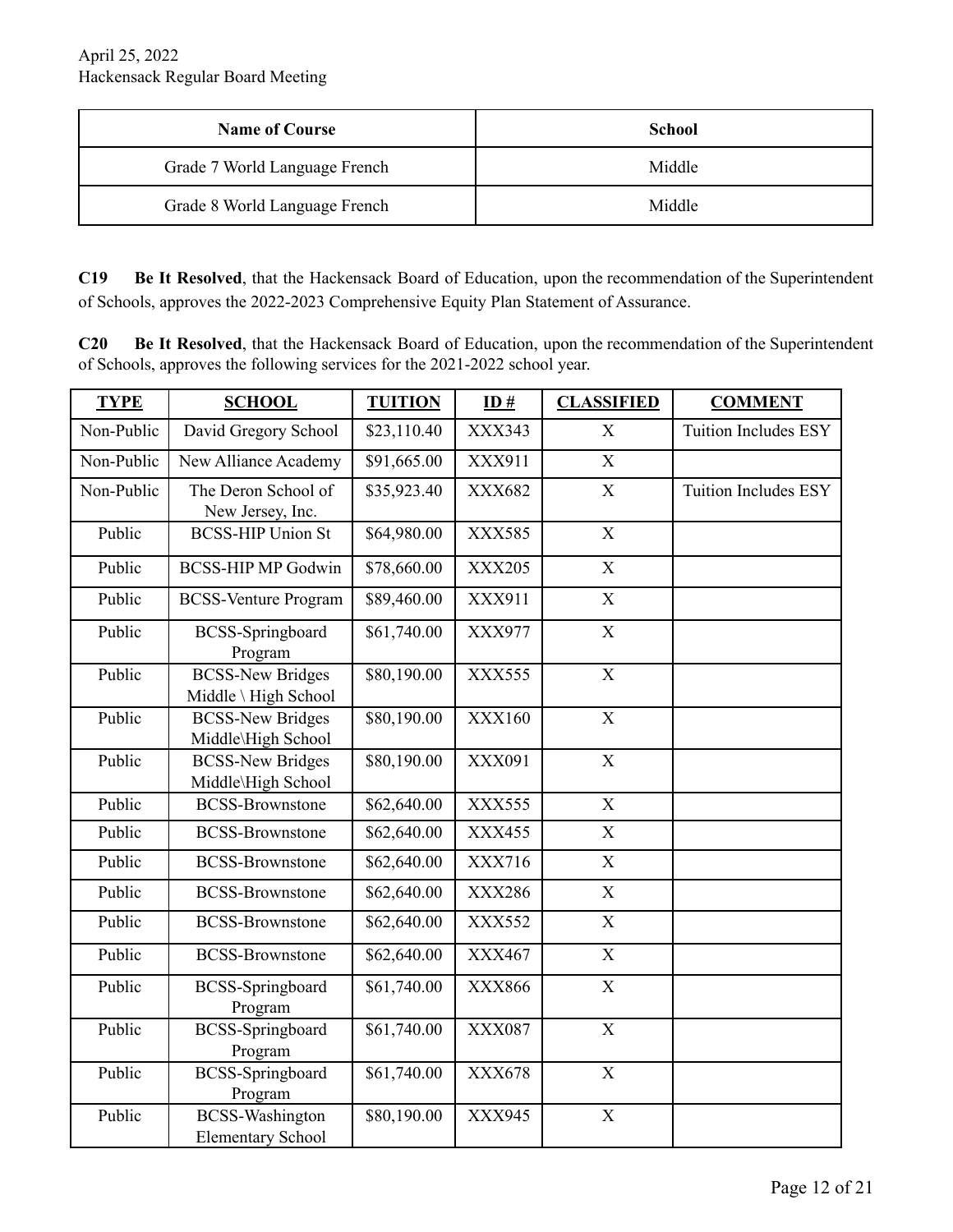| Public     | <b>BCSS-Washington</b><br><b>Elementary School</b>          | \$80,190.00 | XXX094        | $\boldsymbol{\mathrm{X}}$ |                                         |
|------------|-------------------------------------------------------------|-------------|---------------|---------------------------|-----------------------------------------|
| Public     | <b>BCSS-Washington</b><br><b>Elementary School</b>          | \$80,190.00 | <b>XXX602</b> | X                         |                                         |
| Public     | <b>BCSS-SHIP Midland</b><br>Park                            | \$78,660.00 | XXX237        | $\mathbf X$               |                                         |
| Public     | <b>BCSS-SHIP Midland</b><br>Park                            | \$78,660.00 | <b>XXX870</b> | $\mathbf X$               |                                         |
| Public     | <b>BCSS-SHIP Midland</b><br>Park                            | \$78,660.00 | <b>XXX426</b> | X                         |                                         |
| Public     | <b>BCSS-Gateway School</b>                                  | \$62,640.00 | XXX695        | $\boldsymbol{\mathrm{X}}$ |                                         |
| Public     | <b>BCSS-Gateway School</b>                                  | \$62,640.00 | <b>XXX485</b> | $\mathbf X$               |                                         |
| Public     | <b>BCSS-Gateway School</b>                                  | \$62,640.00 | <b>XXX524</b> | X                         |                                         |
| Public     | <b>Bleshman Regional</b><br>Day School                      | \$76,860.00 | <b>XXX973</b> | $\mathbf X$               |                                         |
| Public     | South Bergen Jointure<br>Commission                         | \$69,950.00 | XXX612        | $\boldsymbol{\mathrm{X}}$ |                                         |
| Non-Public | North Jersey Elks<br>Developmental<br>Disabilities Agency   | \$25,247.79 | XXX655        | $\mathbf X$               |                                         |
| Non-Public | Windsor Learning<br>Center                                  | \$17,316.00 | <b>XXX479</b> | X                         |                                         |
| Non-Public | Pillar Care<br>Continuum-Pillar<br><b>Elementary School</b> | \$20,470.86 | XXX189        | $\mathbf X$               | <b>Tuition Includes ESY</b>             |
| Non-Public | Windsor Bergen<br>Academy                                   | \$35,317.08 | <b>XXX675</b> | $\boldsymbol{\mathrm{X}}$ | <b>Tuition Includes ESY</b>             |
| Public     | <b>BCSS-Venture Program</b>                                 |             | XXX911        | $\mathbf X$               | Last day of<br>attendance 01/21/22      |
| Non-Public | Glenview Academy                                            |             | XXX619        | X                         | Withdrawal date<br>09/27/2021           |
| Non-Public | Paradigm Therapeutic<br>Day School                          |             | XXX517        | $\mathbf X$               | Last day of<br>attendance 02/14/22      |
| Non-Public | CTC Academy @<br>Oakland                                    |             | XXX435        | $\mathbf X$               | Last day of<br>attendance 12/23/21      |
| Non-Public | Felician School for<br><b>Exceptional Children</b>          |             | <b>XXX279</b> | $\boldsymbol{\mathrm{X}}$ | Last day of<br>attendance<br>11/02/2021 |
| Public     | <b>BCSS-</b> Brownstone<br>School                           |             | <b>XXX552</b> | $\boldsymbol{\mathrm{X}}$ | Withdrawal date<br>02/14/2022           |
| Public     | <b>BCSS-Transition</b><br>Center @ Wood-Ridge               |             | XXX099        | $\boldsymbol{\mathrm{X}}$ | Withdrawal date<br>03/11/22             |
| Public     | Gateway High School                                         |             | XXX485        | $\mathbf X$               | Withdrawal date<br>03/14/22             |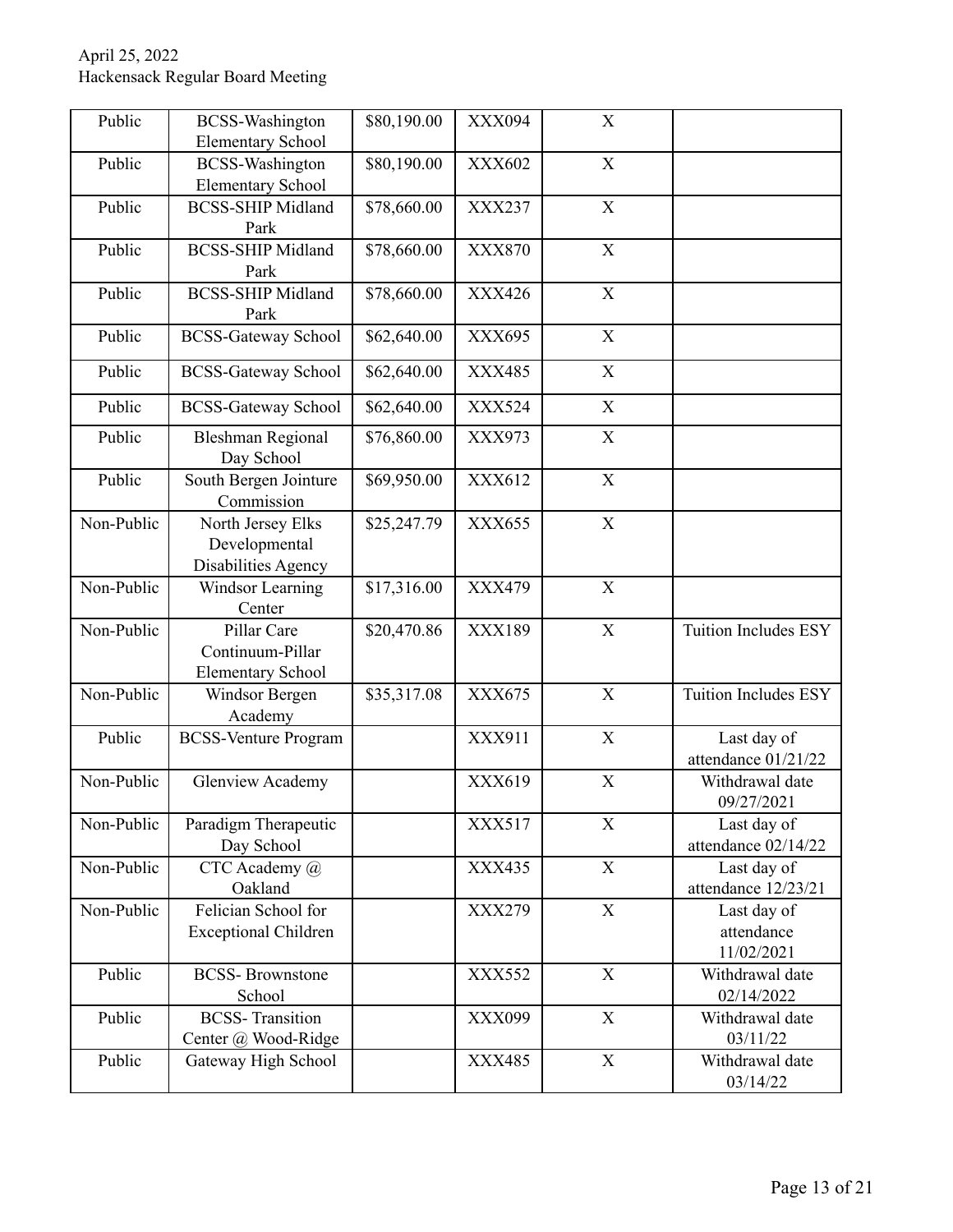| <b>TYPE</b> | <b>SCHOOL</b>                                             | <b>1:1/ NURSE</b> | ID#           | <b>CLASSIFIED</b> | <b>COMMENT</b> |
|-------------|-----------------------------------------------------------|-------------------|---------------|-------------------|----------------|
| Non-Public  | David Gregory School                                      | \$14,880.00       | XXX343        | Χ                 |                |
| Non-Public  | The Deron School of<br>New Jersey, Inc.                   | \$17,490.00       | XXX682        | X                 |                |
| Non-Public  | Windsor Bergen<br>Academy                                 | \$15,496.92       | <b>XXX675</b> | Χ                 |                |
| Non-Public  | North Jersey Elks<br>Developmental<br>Disabilities Agency | \$8,946.56        | XXX655        | X                 |                |

**C21 Be It Resolved**, that the Hackensack Board of Education, upon the recommendation of the Superintendent of Schools, approves an agreement with Frank C. Nascimento, to provide professional development training to Hackensack District personnel on Functional Behavioral Assessments (FBA) and Behavioral Improvement Plans (BIP). The cost is not to exceed \$3,000.00 in total and will be paid from the Instruction Staff Purchase Professional Service account #11-000-223-320-006-00.

**C22 Be It Resolved**, that the Hackensack Board of Education, upon the recommendation of the Superintendent of Schools, approves a resolution to use the services of Delta T Group, Bryn Mawr, Pennsylvania to conduct IEP mandated evaluations for the 2021-2022 school year. Funds will be paid from account #11-000-219-320-006-00.

**C23 Be It Resolved**, that the Hackensack Board of Education, upon the recommendation of the Superintendent of Schools, approved a resolution to use the services of ARG Educational Services LLC, Parsippany, New Jersey to conduct bilingual child study team evaluations for students referred for special education during the 2021-2022 school year. Evaluations not to exceed \$850 per evaluation. Funds for this service will be paid from account #11-000-219-320-006-00.

**C24 Be It Resolved**, that the Hackensack Board of Education, upon the recommendation of the Superintendent of Schools, approves the nominations of Roseanne Cavallo (English Language Arts Supervisor) and Amanda Grossi (Math and Business Education Supervisor) to serve on the New Jersey Graduation Proficiency Assessment (NJGPA): English Language Arts and Mathematics Standards Setting Committees. Two separate committees will be established, one for ELA (Roseanne Cavallo's nomination) and one for mathematics (Amanda Gross's nomination).

**C25 Be It Resolved**, that the Hackensack Board of Education, upon the recommendation of the Superintendent of Schools, approves Hackensack Public Schools entering into a Data Sharing Agreement entitled *New Jersey Financial Aid Management System* (NJFAMS) to encourage Hackensack High School Seniors to complete financial aid applications. The system will be managed by the New Jersey High Education Student Assistance Authority.

**C26 Be It Resolved**, that the Hackensack Board of Education, upon the recommendation of the Superintendent of Schools, approves an endorsement letter from Hackensack Public Schools to fully support Fairleigh Dickinson University becoming an Education Pathways Institution and FDU's partnership with Hackensack High School to implement the RING (Regions Investing in the Next Generation**)** Cybersecurity Curriculum**.**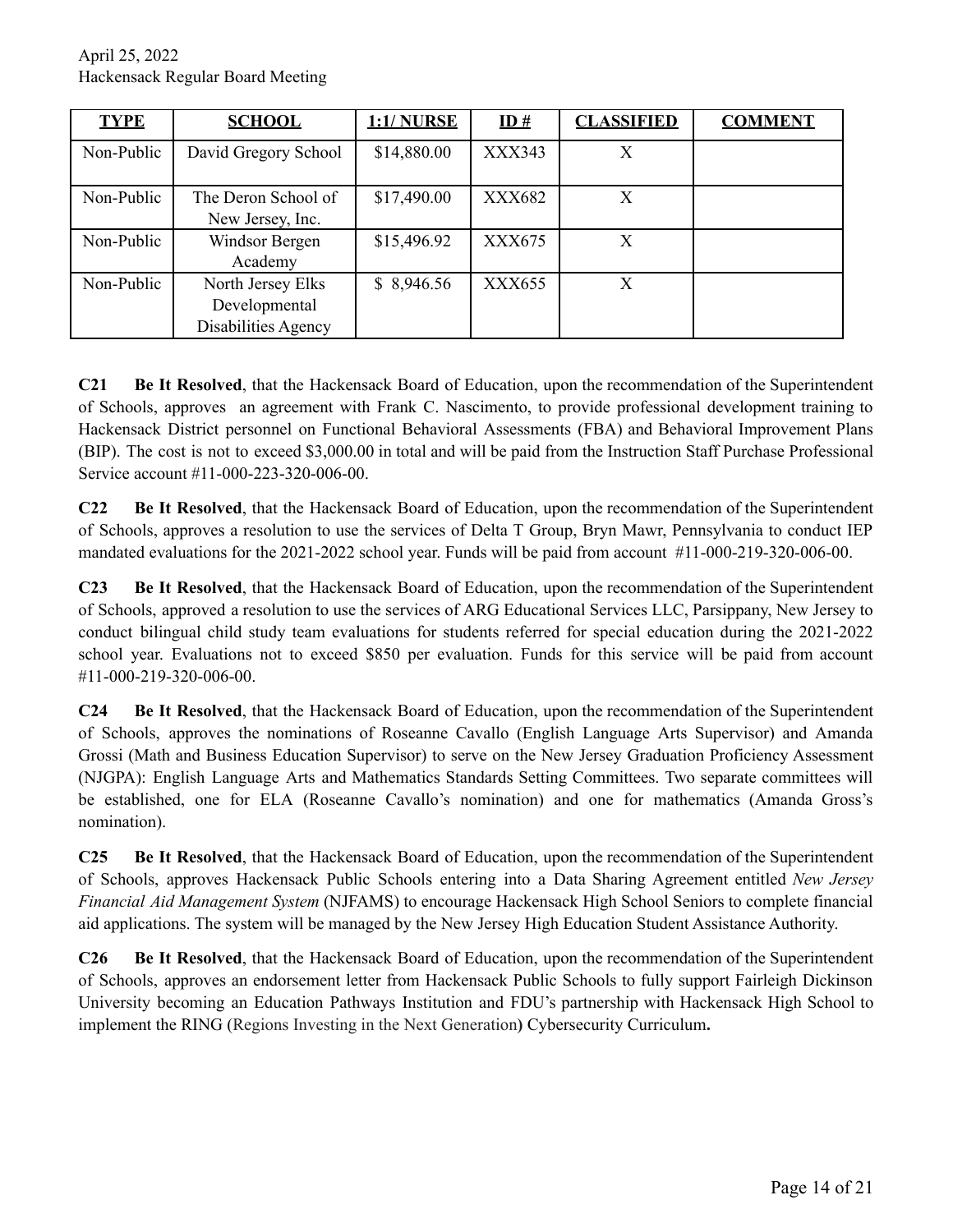| Curriculum Resolutions C <sub>2</sub> - C <sub>26</sub> |                        |          |                |               |
|---------------------------------------------------------|------------------------|----------|----------------|---------------|
| <b>Motion: Trustee</b>                                  | <b>Second: Trustee</b> |          |                |               |
|                                                         | Yes                    | $\bm{N}$ | <b>Abstain</b> | <b>Absent</b> |
| Mr. Bendezu (Julio)                                     |                        |          |                |               |
| Mr. Carroll (Demetrius)                                 |                        |          |                |               |
| Mr. Coleman (Christopher)                               |                        |          |                |               |
| Mr. Goodman (Ira)                                       |                        |          |                |               |
| Ms. Maury (Jennifer)                                    |                        |          |                |               |
| Mr. Oates (Michael)                                     |                        |          |                |               |
| Mr. Powell (Lancelot)                                   |                        |          |                |               |
| Mr. Rodriguez (Anthony)                                 |                        |          |                |               |
| Ms. Somerville (Marlene)                                |                        |          |                |               |
| Mr. James-Vickery (Scott), President                    |                        |          |                |               |

#### **D. Finance and Budget**

**D1 Whereas,** the Hackensack Board of Education, in accordance with *N.J.A.C. 23A:16-10*, upon the recommendation of the Superintendent of Schools and Acting School Business Administrator/Board Secretary, accepts and approves the **Board Secretary's Report** and Cash Reconciliation Report for the month of March 2022;

**Be It Resolved,** that the Board of Education and Board Secretary certify that **no budgetary line item account has been over-expended** and that there are sufficient funds available to meet the District financial obligations for 2021-2022 school year *(Attachment D1). Board [Secretary's](https://drive.google.com/file/d/10E6Z2qM3JOxlcLHjSfgpcOd17fXguSM-/view?usp=sharing) Report*

**D2 Be It Resolved,** that the Hackensack Board of Education, upon the recommendation of the Superintendent of Schools and Acting School Business Administrator, approves the payment of **bills and claims**, March 18, 2022 through April 22, 2022, in the total amount of *\$17,212,740.95 (Attachment D2). [Bills](https://drive.google.com/file/d/1aAbTt_sCnLzMNL1-wAMenYmhnK50zAwH/view?usp=sharing) List*

| General Fund                   | Fund 10 | \$826,279.11    |
|--------------------------------|---------|-----------------|
| <b>Current General Expense</b> | Fund 11 | \$13,882,923.18 |
| Capital Outlay                 | Fund 12 | \$1,251,788.70  |
| Special Revenue                | Fund 20 | \$842,286.40    |
| Capital Projects               | Fund 30 | \$5,225.00      |
| Debt Service                   | Fund 40 | \$0             |
| <b>Enterprise Fund</b>         | Fund 60 | \$404,238.56    |

**D3 Be It Resolved,** that the Hackensack Board of Education, upon the recommendation of the Superintendent of Schools and Acting School Business Administrator, approves the attached List of Budget Transfers # 8154 through # 8183 for the month of March 2022, total amount of \$2,047,526.75 *(Attachment D3). [Transfer](https://drive.google.com/file/d/1lwoCzfQzj0tJBGDUQDDxLNCSwm7siaAJ/view?usp=sharing) Report*

**D4 Be It Resolved,** that the Hackensack Board of Education, upon the recommendation of the Superintendent of Schools and Acting School Business Administrator, approves **Fundraisers and Flyers Distributions** *(Attachment D4*)*. [Fundraisers](https://drive.google.com/file/d/1zZ-yaOtOubn3Ob3rBNFDU_k7ZbgfoKQi/view?usp=sharing) and Flyers*

## **D5a Resolution to Approve and Adopt 2022/2023 School Year Budget**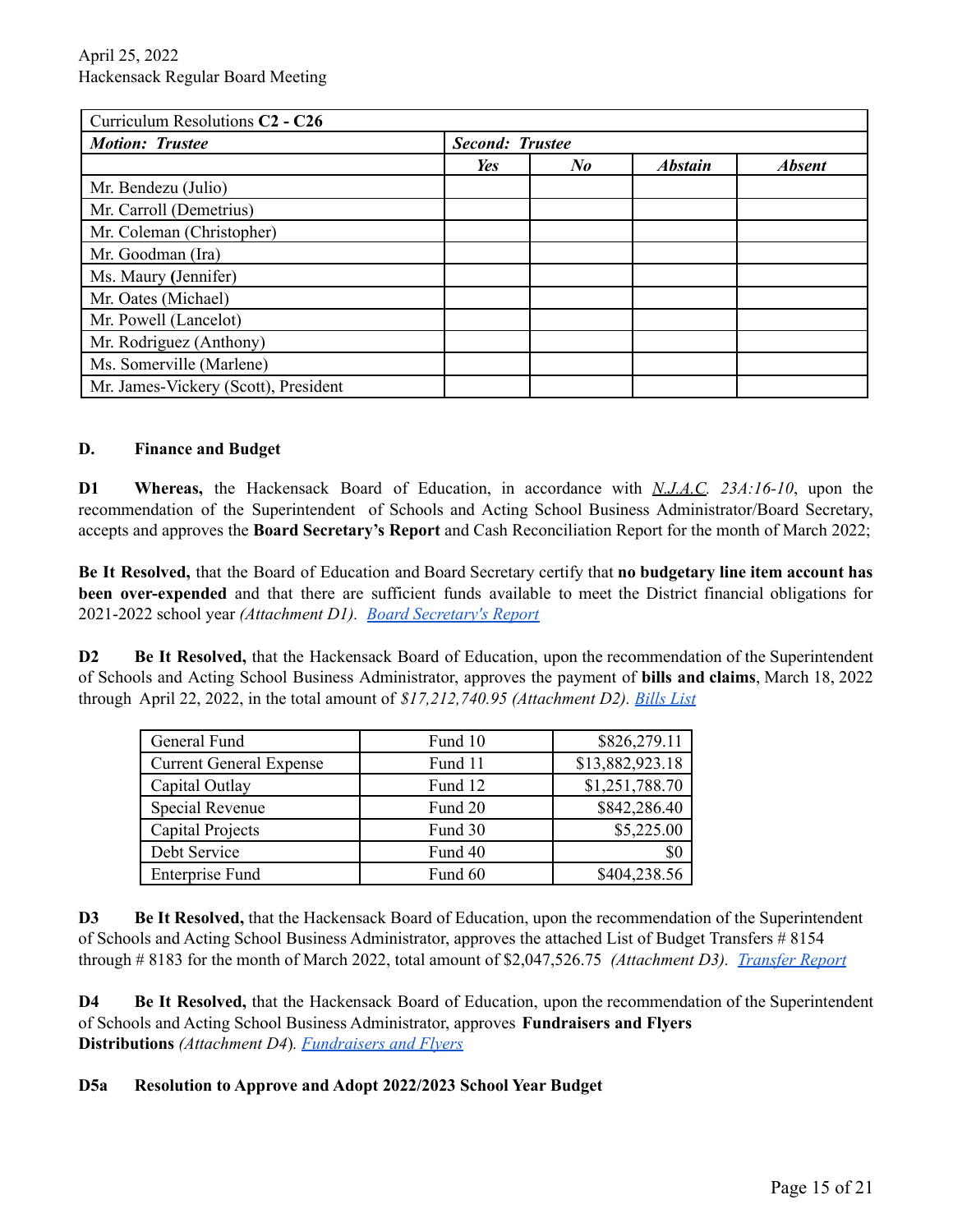**Whereas,** the Hackensack Board of Education, County of Bergen, approves the **adoption of the 2022/2023 School Year Budget** in accordance with N.J.S.A.18A:7F-6 as follows:

| Charter Schools Tuition (Fund 10)                       | \$6,274,236   |
|---------------------------------------------------------|---------------|
| Current General Expense (Fund 11)                       | \$128,207,828 |
| Capital Outlay (Fund 12)                                | \$7,428,318   |
| Interest on Capital, Maintenance and Emergency Reserves | 6,500         |
| <b>SUBTOTAL GENERAL FUND</b>                            | \$141,916,882 |
| Special Revenue (Fund 20)                               | \$6,525,796   |
| Debt Service (Fund 40)                                  | \$1           |
| <b>TOTAL APPROPRIATIONS</b>                             | \$148,442,679 |

**And, Whereas,** upon County approval the budget will be advertised in the Bergen Record in accordance with the format promulgated by the New Jersey Department of Education and according to law; and

**Whereas,** a Public Hearing on the budget for the 2022-2023 school year will be conducted during the April 25, 2022 Board of Education Meeting**;**

**Now, Therefore Be It Resolved,** that the **GENERAL FUND** tax levy of **\$87,403,788** and **DEBT SERVICE** tax levy of \$0.00 are approved to support the 2022/2023 school year budget.

**D5b Whereas,** the district has a taxing authority which is comprised of:

| Banked Cap Available in 2023-2024  | \$2,228,880  |
|------------------------------------|--------------|
| 1.47% Tax Levy Adjustment          | \$1,267,496  |
| Base 2021-2022                     | \$86,136,292 |
| Total Available Tax Levy Authority | \$89,632,668 |

**Whereas**, The Board has approved that there should be raised, for the General Fund, a tax levy of \$87,403,788, which includes a 1.47% tax levy increase in the amount of \$1,267,496,

**Now, Therefore Be It Resolved,** that the Hackensack Board of Education, in the County of Bergen, New Jersey approves that the unused, unexpired taxing authority of \$2,228,880 **(Banked Cap)** be held for potential use in the subsequent allowable fiscal years.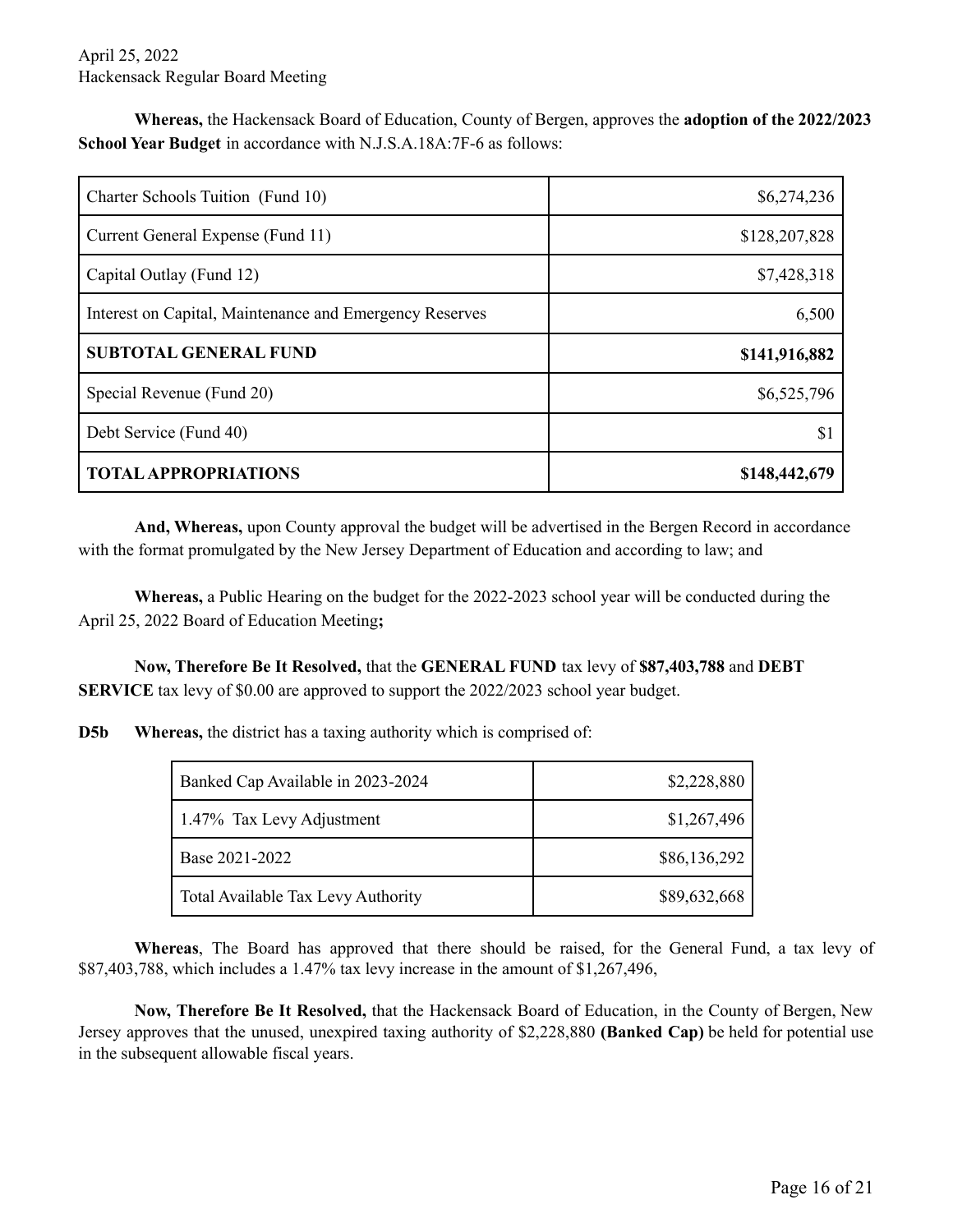**D5c Be It Resolved,** in accordance with N.J.A.C. 6A:23A-7.3(a), which provides that the Hackensack Board of Education shall establish in the annual school budget a maximum expenditure amount that may be allotted for such travel and expense reimbursement for the 2022-2023 school year, and

**Whereas,** school district policy and N.J.A.C.6A:23A-7.3(a) provides that the Hackensack Board of Education established in the annual school budget a maximum expenditure amount that may be allotted for travel and expense reimbursement for the 2022-2023 school year; and

**Whereas,** the maximum expenditure amount allotted for travel and expense reimbursements for the 2022-2023 school year is \$250,000; and

**Whereas**, travel and expense will be reimbursed as per individual contract and in accordance with Board Policy,

**Now, Therefore Be It Resolved**, that the Hackensack Board of Education, in the County of Bergen, New Jersey hereby establishes the school district travel maximum for the 2022-2023 school year at the sum of \$250,000, and,

**Be It Further Resolved,** that the School Business Administrator shall track and record these costs to ensure that the maximum is not exceeded.

**D5d Whereas,** this budget includes a **withdrawal** from **Capital Reserve**, in the amount of \$3,200,000 with a net balance in Capital Reserve in the amount of \$2,626,603, and

**Whereas,** the transfer of these reserves supports the following capital projects that are in addition to the Facilities Efficiency Standards determined by the Commissioner of Education necessary to achieve the Student Learning Standards adopted by the State Board of Education:

| <b>Project Number</b> | <b>Description</b>               | <b>Budgeted Cost</b> |
|-----------------------|----------------------------------|----------------------|
| 1860-050-22-2000      | <b>High School - Field House</b> | \$1,850,000          |
| 1860-050-22-3000      | High School - Weight Room/Gym    | \$925,000            |
| 1860-050-22-4000      | High School - Girls Locker Room  | \$625,000            |
| 1860-050-22-5000      | <b>High School Track</b>         | \$600,000            |
| 1860-050-22-6000      | <b>High School - Auditorium</b>  | \$1,800,000          |
| 1860-120-22-1000      | <b>Jackson Avenue - Boiler</b>   | \$1,050,000          |
|                       | <b>Total</b>                     | \$6,850,000          |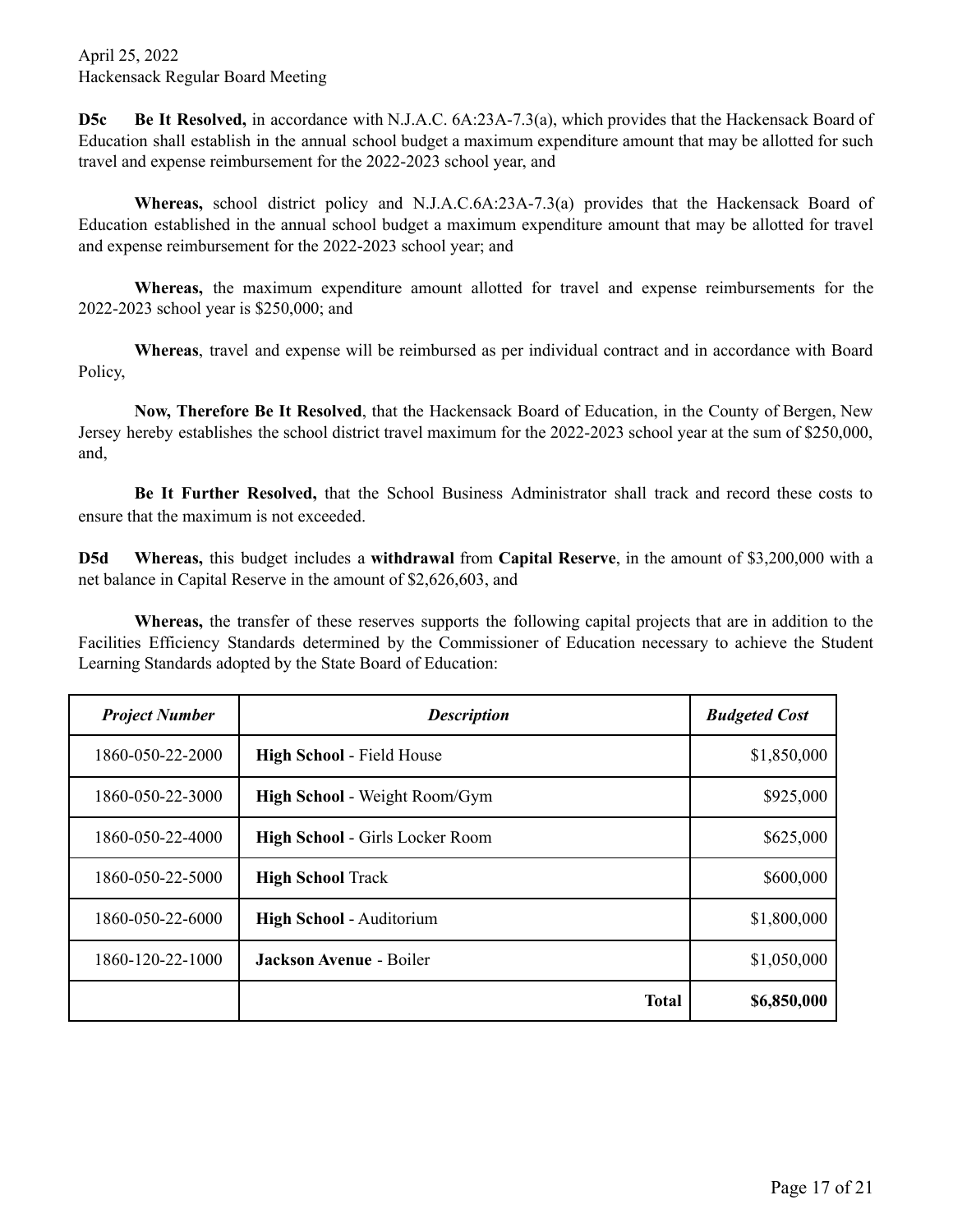**Now, Therefore Be It Resolved,** that the amount authorized to be **withdrawn from the Capital Reserve** account is \$3,200,000.

**D5e Whereas,** this budget includes a **withdrawal** from **Maintenance Reserve**, in the amount of \$300,000, with a net balance in Maintenance Reserve in the amount of \$823,863, and

**Now, Therefore Be It Resolved,** that the amount authorized to be **withdrawn from the Maintenance Reserve** account is \$300,000

**D5f Whereas,** N.J.A.C. 6A:23A:5.2(a) mandates boards to establish annually prior to budget preparation, for public relations and each type of professional service, a maximum level of spending for the ensuing school year; and

**Whereas,** the budget includes the following appropriations:

| <b>Account Code</b> | <b>Professional/Technical Service</b>                                             | <b>Amount</b> |
|---------------------|-----------------------------------------------------------------------------------|---------------|
| 11-000-213-300      | Health - School Physician                                                         | \$60,600      |
| 11-000-216-320      | <b>Purchased Student Related Support Services</b>                                 | \$1,945,000   |
| 11-000-217-320      | <b>Purchased Professional Extraordinary Services</b>                              | \$1,219,875   |
| 11-000-218-320/390  | <b>Student Guidance Services - Medical Screenings</b>                             | \$50,750      |
| 11-000-219-320/390  | Purchased Prof-Ed Services - Educational/Medical<br>Services Provided to Students | \$389,250     |
| 11-000-221-320/500  | <b>Improvement Instruction Purch Ed Serv</b>                                      | \$44,500      |
| 11-000-222-320/390  | <b>Educational Media Purch Services</b>                                           | \$20,000      |
| 11-000-223-320/390  | <b>Purchased Professional Development Services - Speakers</b>                     | \$267,000     |
| 11-000-230-331      | <b>Legal Services</b>                                                             | \$300,000     |
| 11-000-230-332      | <b>Auditor Fees</b>                                                               | \$85,000      |
| 11-000-230-334/390  | Architect/Engineer Services                                                       | \$12,000      |
| 11-150-100-320      | Hospital Based Homebound Instruction                                              | \$23,000      |
| 11-190-100-320/340  | Substitute Instructional Staff/Tech Services                                      | \$1,518,507   |
| 11-190-100-500      | Regular Program Inst Other Purchased Services                                     | \$1,733,238   |
| 12-000-400-334/390  | Capital Projects - Architect/Engineer Services                                    | \$917,500     |
|                     | <b>Total</b>                                                                      | \$8,586,220   |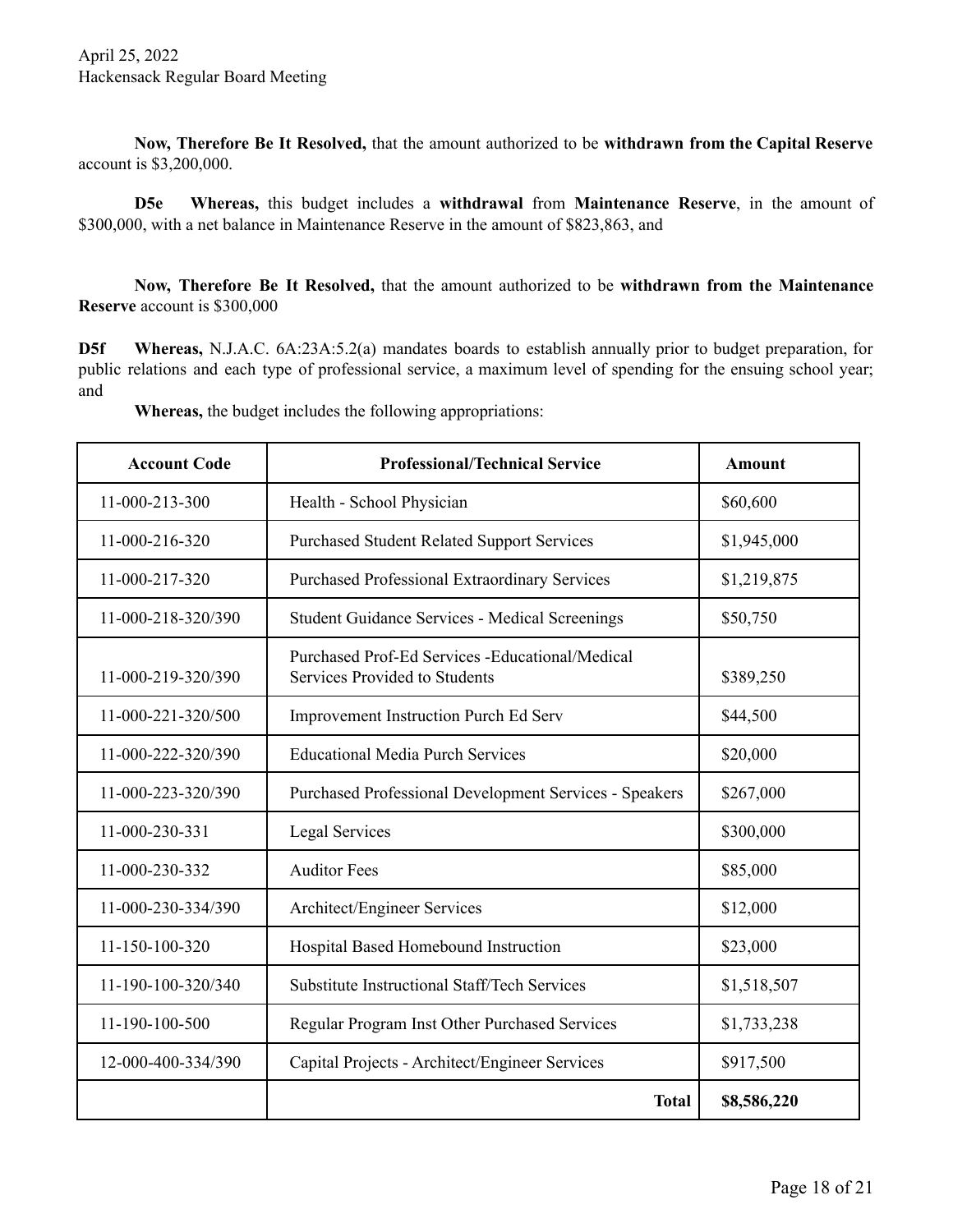and,

**Whereas,** the Administration needs to notify the Board if there arises a need to exceed said maximums, upon which the Board may adopt a dollar increase in the maximum amount through formal Board action; and

**Whereas,** the Board and Administration wishes to minimize the amount of paperwork involved in this area;

**Now Therefore Be It Resolved,** that the Hackensack Board of Education, in the County of Bergen, New Jersey establishes maximums for professional services in the areas listed above at a level of 120% of the amounts listed for the 2022-2023 school year.

**D5g Whereas,** N.J.A.C. 6A:23A:5.2(a) mandates boards to establish annually prior to budget preparation, anticipated revenue from Medicaid SEMI, and

**Whereas**, the Hackensack Board of Education, in the County of Bergen, New Jersey did not require a waiver based on alternate projected revenue for the Special Education Medicaid Initiative **(SEMI)** program, based on medicaid eligible students who receive a related service,

**Now, Therefore, Be It Resolved** that the district approves the anticipated SEMI revenue amount of \$210,497.00.

#### **D5h Resolution to Approve the Health and Prescription appropriations for the 2022-2023 school year**

**Whereas**, the Hackensack Board of Education, in the County of Bergen, New Jersey approves Resolution to adopt the Health and Prescription appropriations for the 2022-2023 school year.

## **D6 Resolution to Approve the CarePlus NJ, Inc Service Agreement for the 2022-2023 school year**

**Be It Resolved,** that the Hackensack Board of Education, upon the recommendation of the Superintendent of Schools and Acting School Business Administrator, approves the services of **CarePlus NJ, Inc**., 610 Valley Health Plaza, Paramus, NJ, for the 2022/23 school year, **to provide services and linkag**e to community resources and professional development workshops to Hackensack Public School students, total cost not to exceed \$225,000.

**D7 Be It Resolved,** that the Hackensack Board of Education, upon the recommendation of the Superintendent of Schools and Acting School Business Administrator, approves the **bus rental agreement** from Davron Tours for Two 55 Passenger and One 49 Passenger Buses for the **2022 Senior Prom** in the amount of \$2,400.

**D8 Be It Resolved,** that the Hackensack Board of Education, upon the recommendation of the Superintendent of Schools and Acting School Business Administrator, approves the agreement to use Hilton Hasbrouck Heights facilities for the **21-22 Hackensack High School Top Scholars Awards** in the amount of \$2,800.

**D9 Whereas**, the Hackensack Public School possesses technology equipment (such as unrepairable) which is no longer needed for school district purposes; and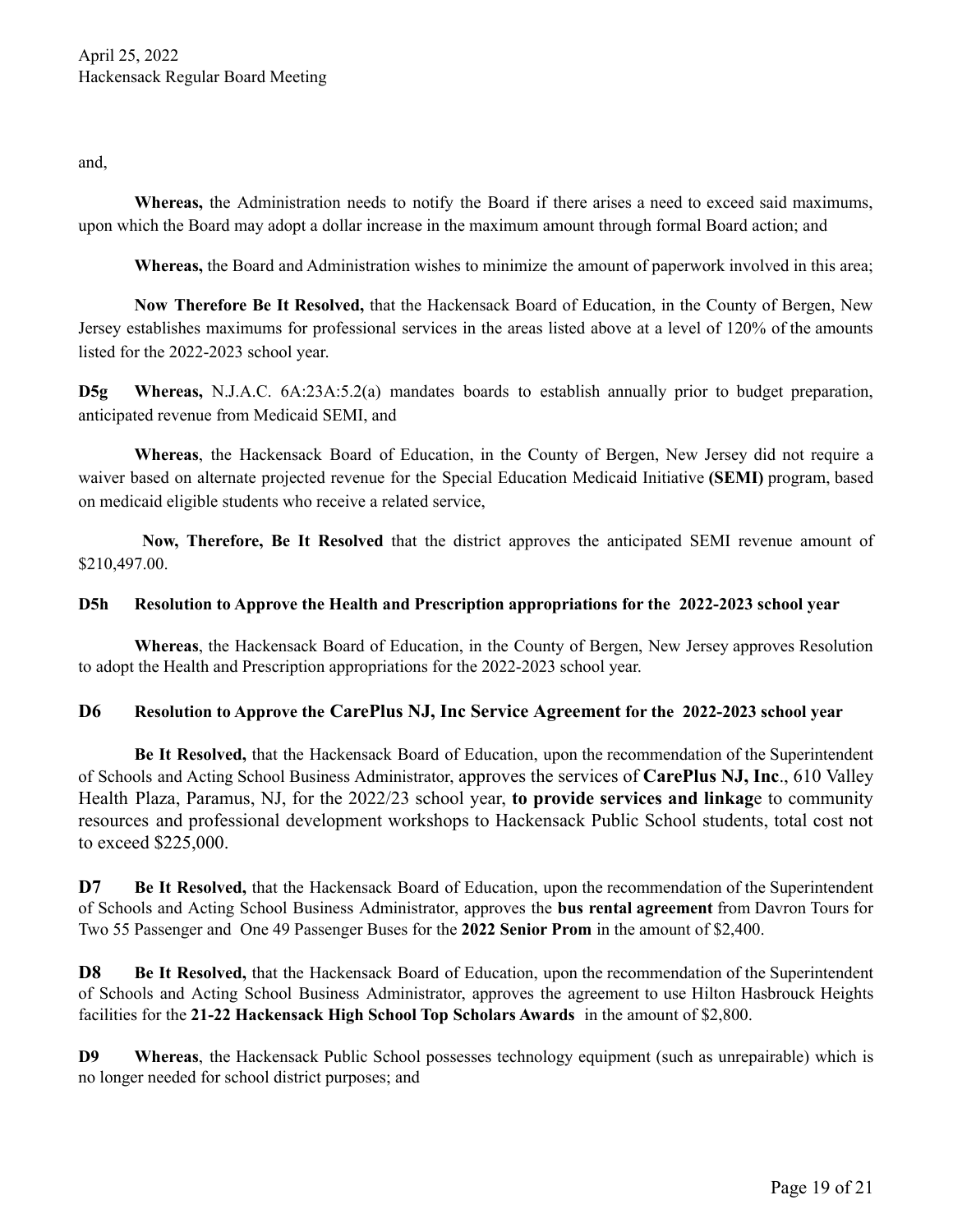**Whereas,** the **equipment is declared to be obsolete,** and of no use or value to the District;

**Now, Therefore Be It Resolved,** that the Superintendent authorizes the disposal of such remaining technology equipment through an appropriate waste disposal site, or other such means as he determines.

**D10 Be It Resolved**, that the Hackensack Board of Education, upon the recommendation of the Superintendent of Schools and Acting School Business Administrator, approves Premier Choice Physical Therapy to provide **wellness services** during Teacher Appreciation Week at the High School; Services provided will be at no cost to the district.

## **D11 Resolution Awarding Food Service Contract to Maschio's Food Services Inc.**

**Whereas**, the Board has concluded that the proposal submitted by Maschio's is the most advantageous to the School District, price and other factors considered;

**Now, Therefore Be It Resolved,** that the Hackensack Board of Education approve and award a contract for School Food Service Management for the 2022-2023 school year, with an option for four (4) one (1) year **extensions thereafter** at the Board's discretion, to Maschio's Food Services Inc. located at 525 E. Main Street, Chester, New Jersey 07930,

**Be It Resolved,** that the Hackensack Board of Education, upon the recommendation of the Superintendent of Schools and Acting School Business Administrator approves the recommendation that the Hackensack Board of Education award the contract to Maschio's (hereinafter referred to as the "FSMC"), subject to the following contractual provisions:

The FSMC shall receive, in addition to the costs of operation, a fee of \$0.1150 per reimbursable meal and meal equivalent to compensate the Food Service Management Company for administrative and management costs. This fee shall be billed monthly as a cost of operation. The District guarantees the payment of such costs and fee to the FSMC.

The number of National School Lunch Program, and if applicable, Breakfast Program, At-Risk Afterschool Meals Program and After School Snacks Programs, meals served to children shall be determined by actual count. A "Meal Equivalent" provided by Aramark is determined by dividing the total of cash receipts, other than from sales of National School Lunch Program, and if applicable, Breakfast Program, At-Risk Afterschool Meals Program and After School Snacks Programs, meals, or Cash Equivalents, by the Equivalency Factor. The Equivalency Factor used to determine the number of Meal Equivalents served by Aramark shall be the amount of \$4.095

The per meal management fee of \$0.1150 will be multiplied by total meals.

Machio's guarantees that the return to the District from the Food Service Program for the school year will be \$552,000. If the annual operating statement shows a return less than \$552,000, Maschio's will pay the difference between the actual and the guaranteed amount. The FSMC reserves the right to recover any such reimbursement made during the current contract year from that year's Surplus on a monthly basis. Financial terms of the Contract are based upon the assumptions as stated in Guarantee Conditions and Assumptions, Paragraph 8, in the Contract. If there is a change in conditions, including, without limitation, changes to the following assumptions, the parties agree to enter into negotiations concerning the impact of such changes, and the financial terms of the Contract, including any guarantee, shall be adjusted accordingly